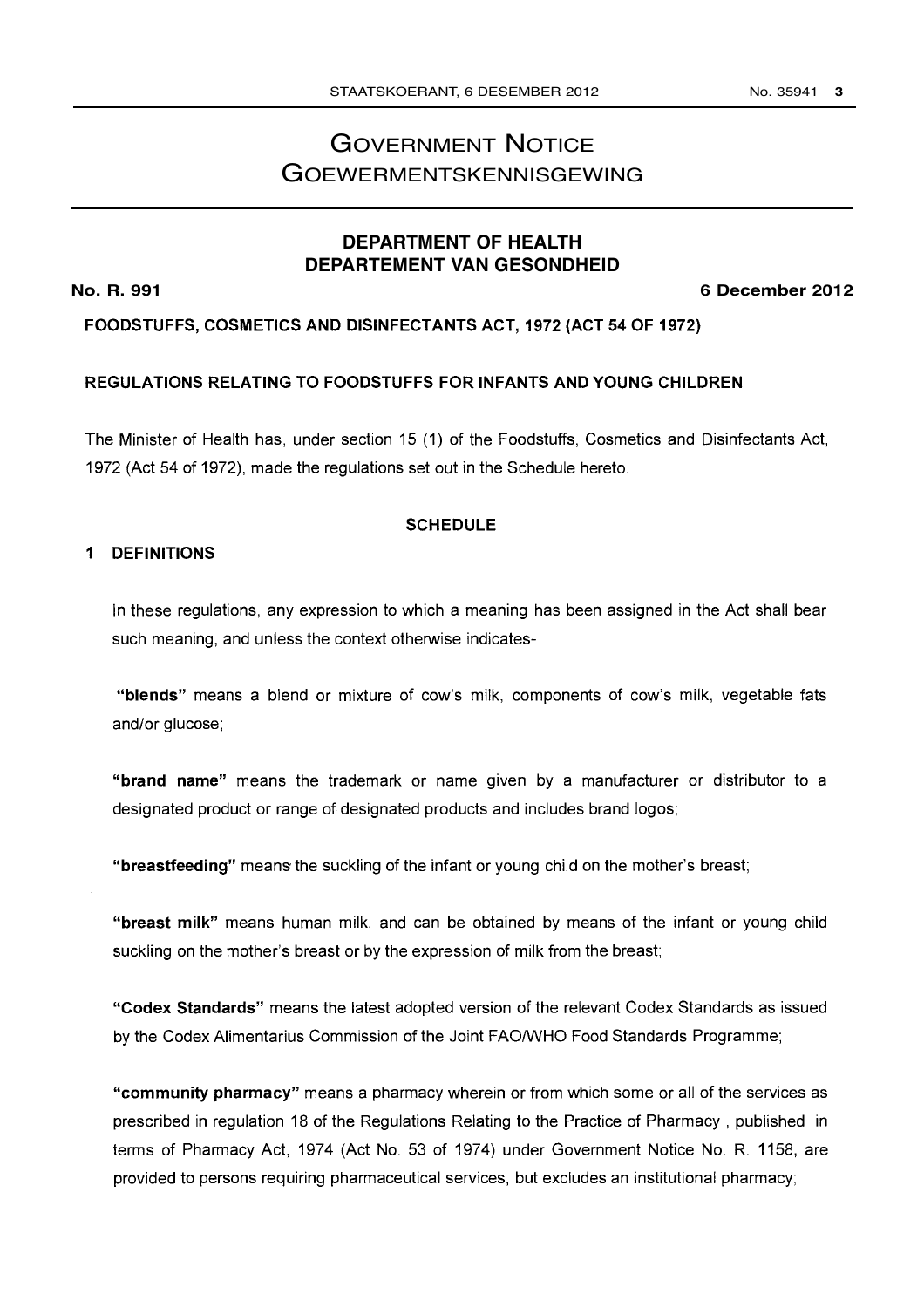"comparative claim" is a claim that compares the nutrient levels and/or energy value of two or more similar foodstuffs;

"complementary food" means any foodstuff, whether in liquid, solid or semi-solid form, given to an infant from the age of six months as part of the transitional process during which an infant learns to eat food appropriate for his or her developmental stage while continuing to breastfeed or be fed with an appropriate formula;

"container" includes anything in which or with which food is served, stored, displayed, packed, wrapped, kept or transported and with which food is in direct contact;

#### "designated product" means-

- (a) infant formula;
- (b) follow-up formula;
- (c) infant or follow-up formula for special dietary management for infants with specific medical conditions;
- (d) complementary foods;
- (e) liquid milks, powdered milks, modified powdered milks, or powdered drinks marketed or otherwise represented as suitable for infants or young children;
- (f) feeding bottles, teats and feeding cups with spouts, straws or teats; and
- (g) any other products marketed or represented as suitable for feeding infants and young children that the Minister may so designate by notice published in the Gazette.

"Directorate" means the Directorate responsible for nutrition in the National Department of Health;

"Director-General" means the Director-General: Department of Health;

"distributor" means a person, corporation or other entity in the public or private sector engaged in the business (whether directly or indirectly) of marketing and or distributing any designated product; at a wholesale or retail level;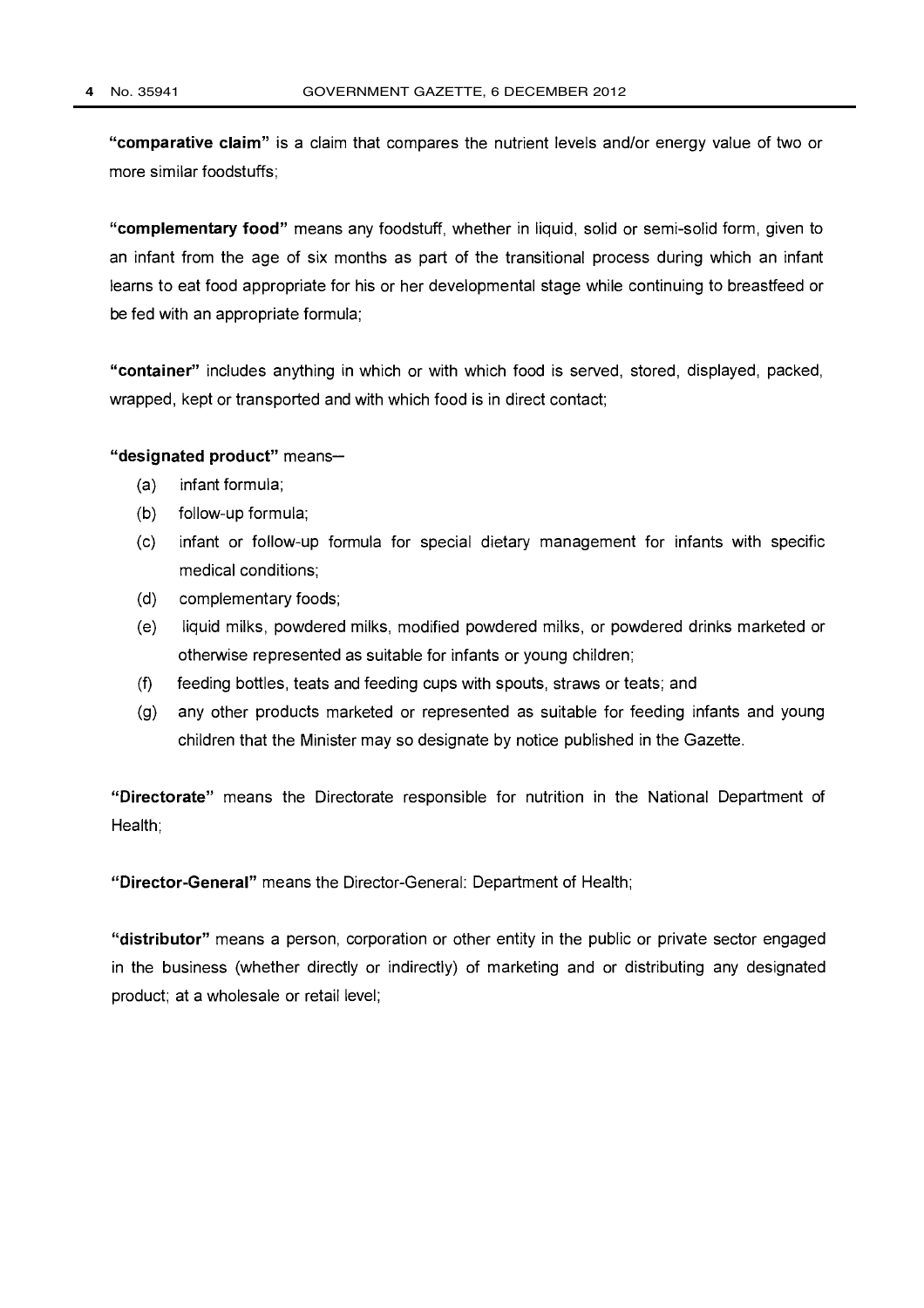"educational information" means any written or audio-visual material or information disseminated by an individual that seeks to impart knowledge, such as presentations, brochures or articles;

"educational material" means any written or audio-visual material intended for the general public, such as flyers, brochures, books, newspaper articles, video tapes, information from the Internet or other forms, that purports to give guidance on the appropriate use of products for infants and young children;

"feeding cup" means a cup with an artificial teat, spout or straws which is used to feed infants or young children;

"feeding bottle" means a device with an artificial teat, which is used to feed infants or young children;

"follow-up formula" means a product formulated industrially according to the composition of which is based on the applicable Codex standard and marketed or otherwise represented as suitable for an infant from six months on or a young child;

"gift" means something given free of charge, and in this context, includes, but is not limited to, free samples of designated products, meals and refreshments, diaries, stationery, calendars, cot tags, stickers, growth charts, prescription pads, tongue depressors or any item of whatever value by manufacturers, distributors, retailers and their representatives, of the designated products;

"graphic representation" means illustrations, photographs, drawings or pictures of infants, young children, child characters, cartoons or any other forms that resemble them, human or not, such as humanized fruits, vegetables, animals and/or flowers, among others;

"health claim" means any representation that states, suggests or implies that a relationship exists between a food or a constituent of a food and health, and includes, but is not limited to nutrient function claims, enhanced function claims, reduction of disease risk claims, pre-biotic claims and pro-biotic claims;

"health establishment" means the whole or part of a public or private institution, facility, building or place, whether for profit or not, that is operated or designed to provide inpatient or outpatient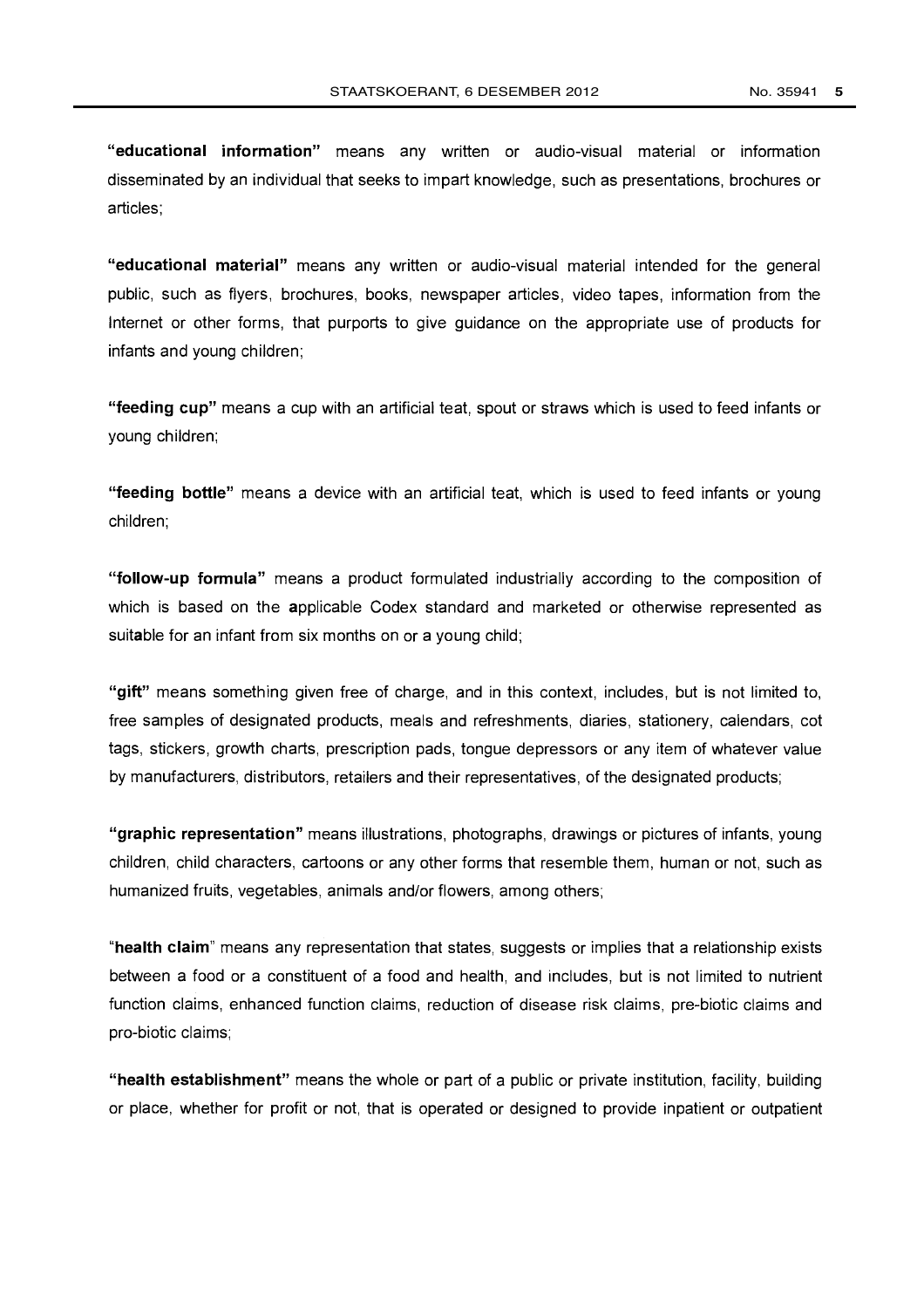treatment, diagnostic or therapeutic interventions, nursing, rehabilitative, palliative, convalescent, preventative or other health services;

"health care personnel" means health care providers and health workers;

"health care provider" means any person providing health services and/or social services in terms of any law, including in terms of the Allied Health Professions Act, 1982 (Act No.63 of 1982), Health Professions Act, 1974 (Act No. 56 of 1974), Nursing Act, 1978 (Act No. 53 of 1974), Pharmacy Act, 1974 (Act No. 53 of 1974) and Dental Technicians Act, 1978 (Act No. 19 of 1979);

"health worker" means any person who is directly or indirectly involved in the provision of health services to a user or in training to provide health care services, but does not include a health care provider. This includes social workers, lay counsellors, trainers or voluntary unpaid workers;

"hermetically sealed container" means an unopened container which cannot be opened without breaking or damaging such container or a seal, adhesive label or other part of or attachment to such container and which is intended to safeguard the hygienic and other qualities of the products and to protect its contents against the entry of micro-organisms;

"imitation dairy product" means any product other than a dairy product, that is of animal or plant origin and in general appearance, presentation and intended use corresponds to a dairy product;

"industrially produced trans-fatty acids" means all the geometrical isomers of monounsaturated fatty acids with one trans double bond, i.e. C14:1, C16:1, C18:1, C20:1, C22:1, and polyunsaturated fatty acids with one or more trans double bonds, i.e. C18:2, C18:3, C20:2, C22:2 having non-conjugated, interrupted by at least one methylene group, carbon-carbon double bonds in the trans configuration and excludes natural trans-fatty acids;

"infant" means a person not more than 12 months of age;

"infant formula" means a formulated product specially manufactured in accordance with the applicable Codex standard to satisfy, by itself, the nutritional requirements of infants during the first months of life up to the introduction of appropriate complementary feeding;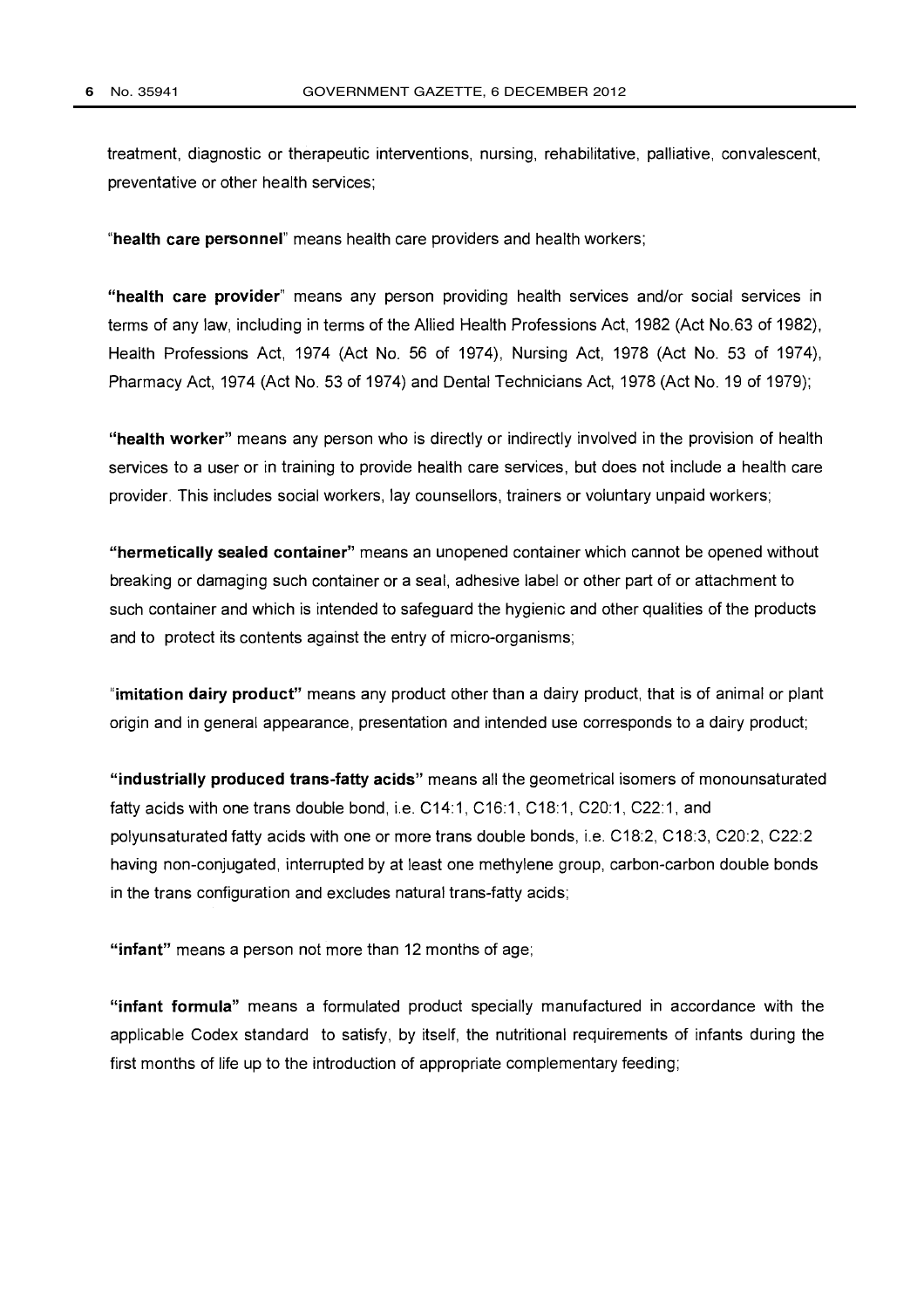"infant or follow-up formula for special dietary management for infants with specific medical conditions" means a formulated product that complies with the latest adopted version of the Codex Standard 72-1981 titled "Standard for infant formula and formulas for special medical purposes intended for infants".

"institutional pharmacy" as defined in the Regulations Relating to the Practice of Pharmacy, published in terms of Pharmacy Act, 1974 (Act No. 53 of 1974) under Government Notice No. R. 1158 means a pharmacy situated in-

- (a) a public health facility, wherein or from which some or all of the services as prescribed in regulation 18 of these regulations are provided to persons requiring pharmaceutical services from or at that public health facility; or
- (b) a private health facility, wherein or from which some or all of the services as prescribed in regulation 18 of these regulations are provided to persons requiring pharmaceutical services from or at that private health facility,

"label" means any tag, brand, mark, pictorial or other descriptive matter, written, printed, stencilled, marked, embossed or impressed on, or attached to, a container of any designated product within the scope of these regulations;

"low cost" means a price lower than the whole-sale price or in absence of such a price, lower than 80% of the retail price;

"manufacturer" means a person, corporation or other entity engaged in the business of manufacturing, such as production, preparation, processing, preservation or any other manufacturing process of a designated product, whether directly, through an agent, or through a person controlled by or under an agreement with such a person, corporation or other entity;

"marketing" means promoting, distributing, selling, or advertising a designated product, and includes product public relations and information services, including the use of professional service representatives, or any person acting on behalf of a manufacturer or distributor;

"marketing personnel" means any person who is involved in the marketing of a designated product;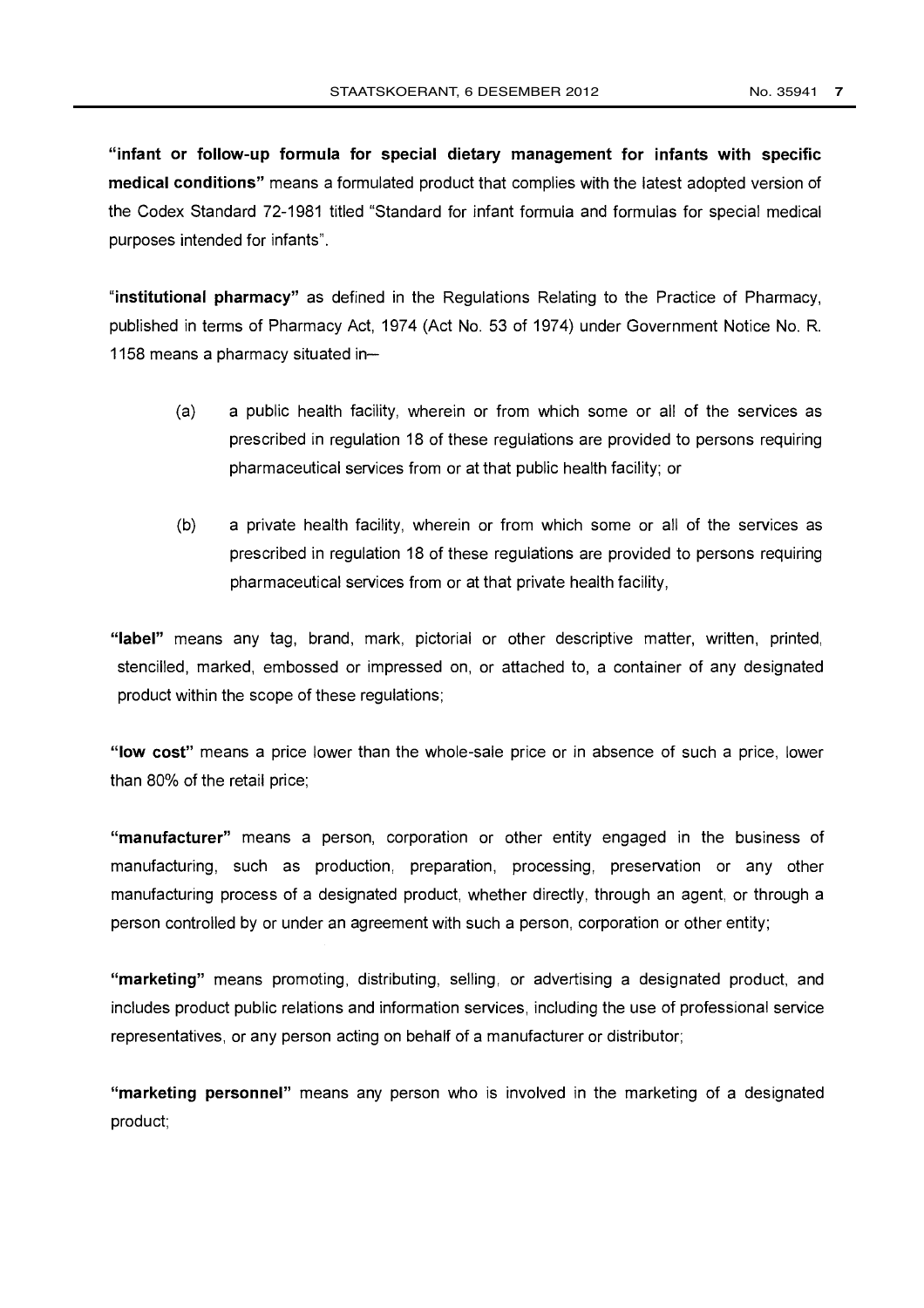"medicinal claim" means a claim which states or implies that a product has the property of treating, preventing or curing human disease, in order to be permitted to make a medicinal claim, a product must be classed as a medicine in accordance with the definition in section 1 of the Medicines and Related Substances Act, 1965 (Act 101 of 1965);

"modified powdered milk" means a product made of natural milk or of whole, skimmed or partially skimmed powdered milk, or of a combination of these;

"non-exclusive breastfeeding" means feeding breast milk as well as other milks (including commercial formula or home-prepared milk), foods or liquids;

"non-nutritive sweetener" means a sweetener or a mixture of non-nutritive sweeteners, of which the level of sweetening equals 5g of sucrose and does not have an energy value of more than 8kJ;

"nutrient content claim" means a claim that describes the level of a nutrient or energy contained in a foodstuff;

"nutrition claim" means any representation that refers to a specific nutrient or food constituent content of a particular foodstuff such as but not limited to nutrient content or comparative claim. The following do not constitute nutrition claims:

- (a) the mention of substances in the list of ingredients;
- (b) the mention of nutrients as a mandatory part of nutrition labelling;
- (c) quantitative or qualitative declaration of certain nutrients or ingredients on the label if required by national legislation;

"official language" means any one of the 11 official South African languages: Afrikaans, English, Ndebele, Pedi, Sotho, Swazi, Tsonga, Tswana, Venda, Xhosa, Zulu;

"pack-shot" means any representation of a designated product, including photographs, pictures, graphics or line drawings;

"pharmacy" means community pharmacy and institutional pharmacy;

"powdered drink" means a substance intended to be added to liquid milk, powdered milk, modified powdered milk, water, or other beverages;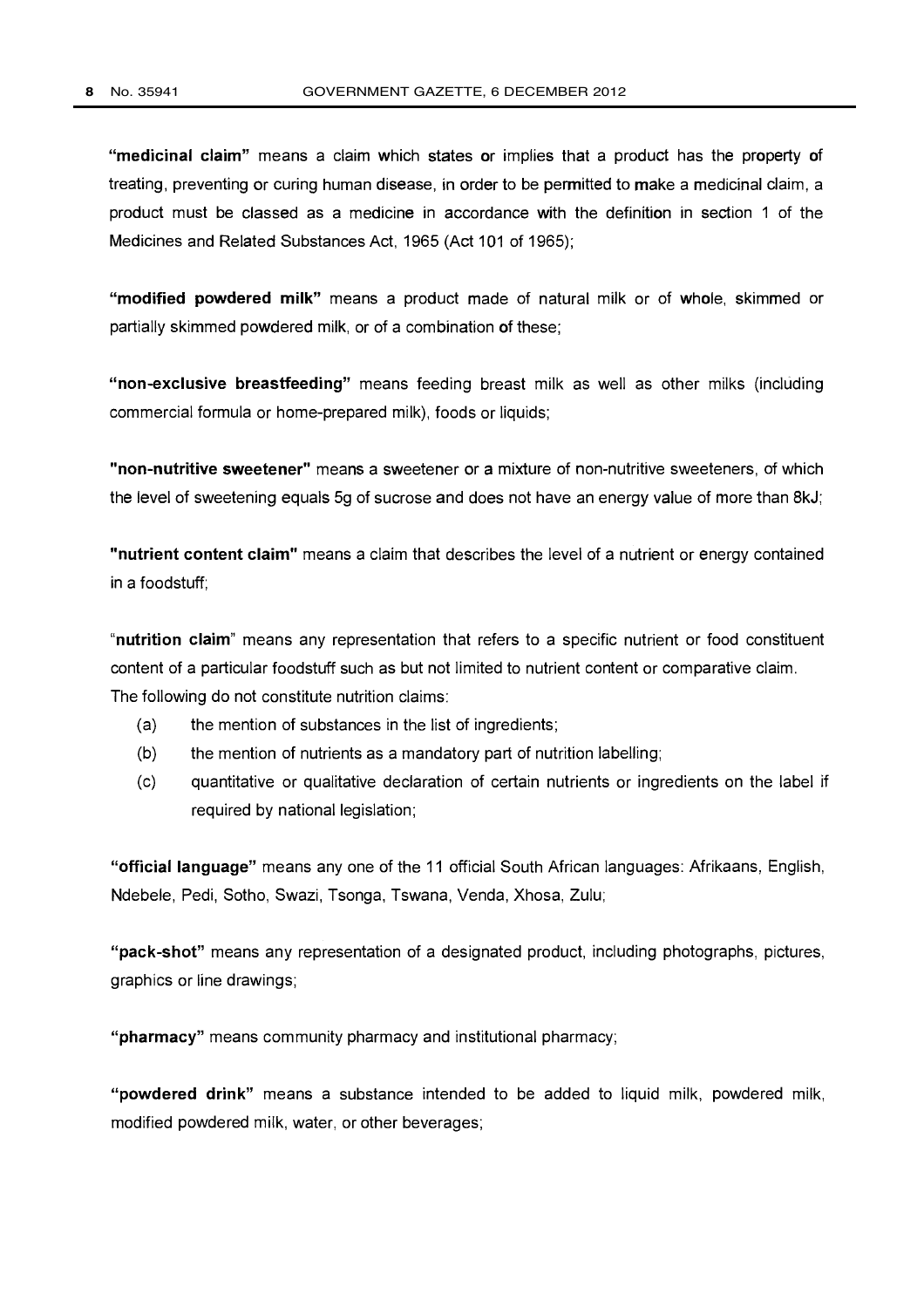"processed cereal-based foodstuff for infants or young children" has the meaning as described in the latest adopted version of the Codex Standard 74-1981 titled "Codex Standard for processed cereal-based foods for infants and young children".

"promote" means to employ any method scheme or design, of encouraging or enticing a person or group of persons, in whatever form, to purchase or use a designated product, and includes but is not limited to, advertising, point-of-sale advertising, the giving of samples, special sales, free supplies, donations, sponsorships, gifts, whether related or unrelated to purchases of designated products, free utensils or other articles, prizes, carrier bags with pack-shots or product logos, prizes or special displays at retail outlets, discount coupons, premiums, loss-leaders, tie-in sales, rebates and other give-aways;

"proprietary product" means a designated product which is explicitly associated with a particular manufacturer, distributor or retailer;

"reputable laboratory" means a laboratory that is accredited according to the International Laboratory Accreditation Cooperation (ILAC) or South African National Accreditation System (SANAS);

"resealable container" means containers, including packaging materials, made only of substances which are safe, suitable for their intended uses, safeguard the hygienic and other qualities of the foodstuff, that will ensure that the product cannot be opened without breaking or damaging such package and after opening, can be closed again in such a way as to prevent spoilage and contamination;

"retail outlet" means a pharmacy, shop, supermarket or any other premises or outlet such as direct mail, indirect marketing and sales or other virtual premises used by a manufacturer, distributor, agent or importer or any other person, to sell any designated product;

"sample" means any quantity of a designated product provided at no cost;

"serving" in relation to a foodstuff, means an appropriate serving size suitable for consumption as a single meal by infants or young children;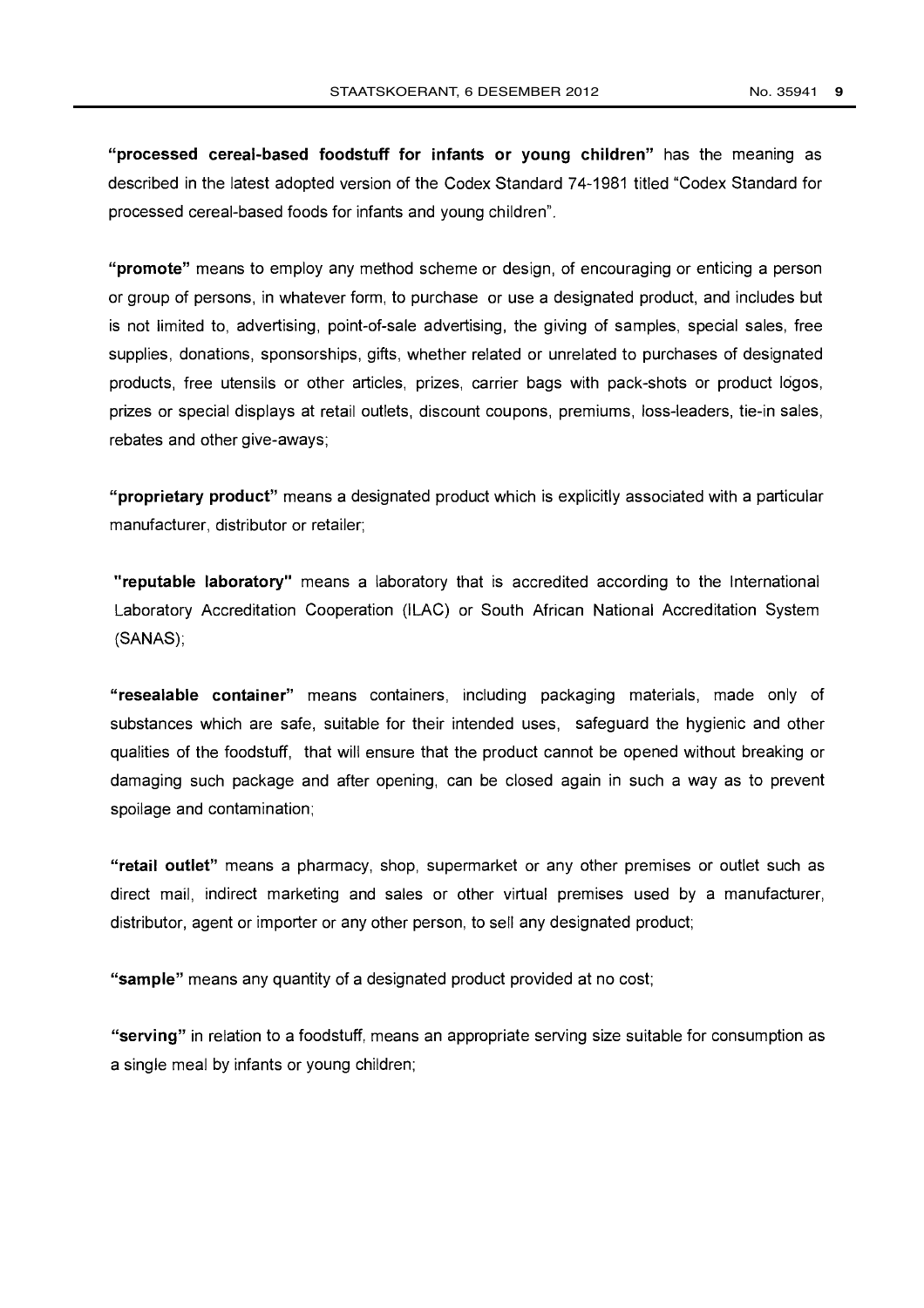"sponsorship" means any financial or in-kind assistance to a person, group or activity, alone or with others, and "sponsor" has a corresponding meaning;

"substance" means a collective term for any chemical, microbiological or physical component present in or added to a foodstuff;

"sweeteners" means any substance listed as a sweetener in the General Standard for Food Additives (GSFA) of the Codex Alimentarius Commission, or a mixture of two or more thereof;

"teat" means a device for an infant or young child to suck on and which is used to feed food from a bottle, feeding cup or other feeding device;

"technical scientific material" means any material containing proven technical and/or scientific data about designated products or related to knowledge of nutrition, intended for health care personnel;

"tie-in sales" means the sale of any designated product that is linked to the purchase of any other product including any designated product;

"the Act" means the Foodstuffs, Cosmetics and Disinfectants Act, 1972 (Act No. 54 of 1972);

"young child" in this context, means a child older than 12 months but younger than the age of 36 months (three years).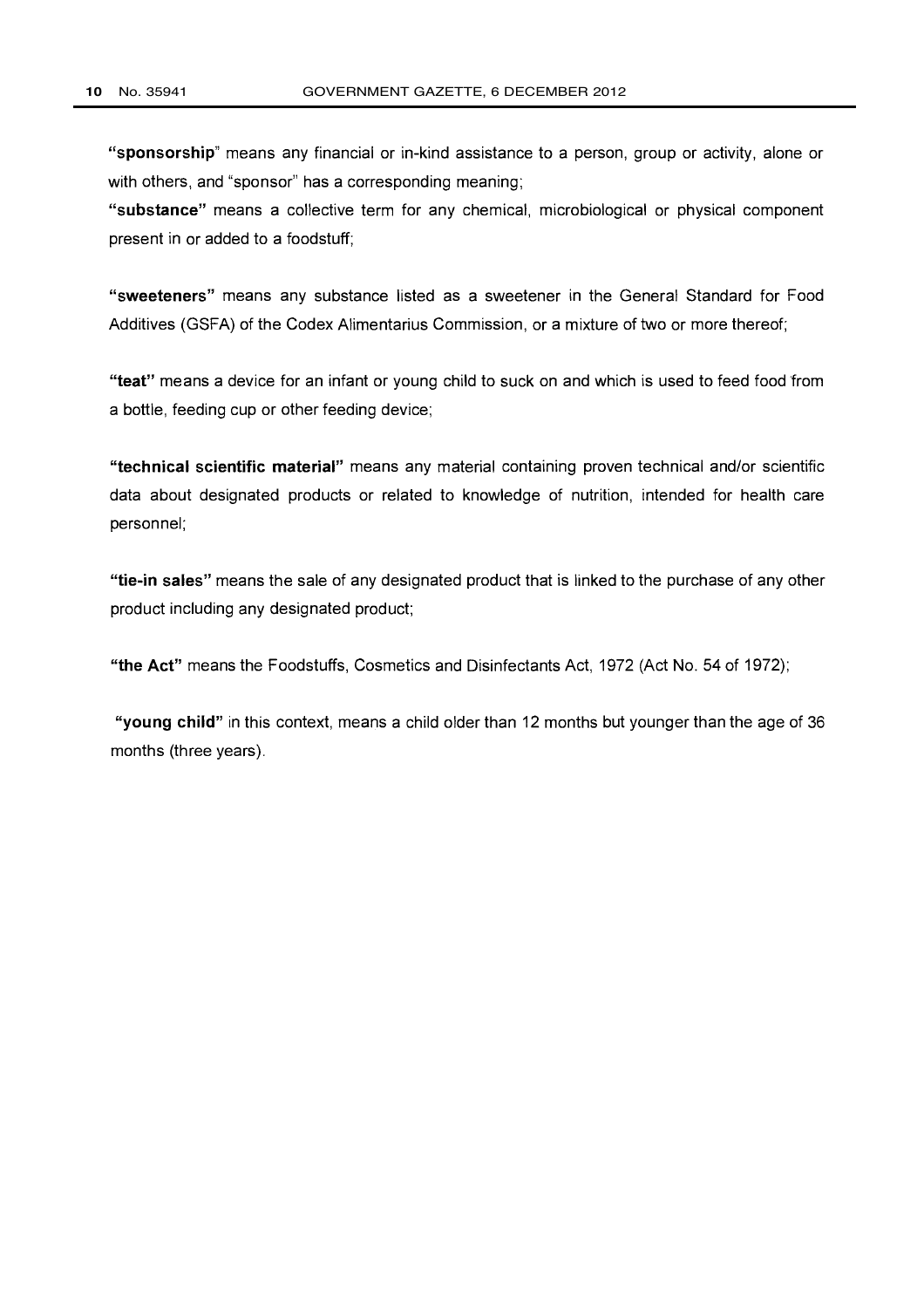#### LABELLING, COMPOSITION, PACKAGING AND MANUFACTURING MATTERS

## GENERAL LABELLING, COMPOSITION, PACKAGING AND OTHER MANUFACTURING MATTERS OF DESIGNATED PRODUCTS

- $2(1)$  No person shall import, offer for sale or sell any-
	- (a) foodstuff other than infant formula or infant formula for special dietary management for specific medical conditions which are represented as suitable for infants younger than 6 months of age;
	- (b) infant formula, follow-up formula, infant or follow-up formula for special dietary management for specific medical conditions, complementary food, or liquid milk, powdered milk, modified powdered milk, or powdered drinks marketed or otherwise represented as suitable for infants or young children that are not manufactured, labelled and packed appropriately according to the stipulations of these regulations, other applicable regulations published under the Act and relevant Codex Standards, provided that where a conflict exists between Codex Standards and these regulations, these regulations take precedence;
	- (c) infant formula, follow-up formula, or infant or follow-up formula for special dietary management for specific medical conditions, complementary food, or liquid milk, powdered milk, modified powdered milk, or powdered drinks marketed or otherwise represented as suitable for infants or young children which are not packed in <sup>a</sup> hermetically sealed container and which cannot be resealed or closed tightly during usage and subsequent appropriate storage.
	- (2) The container and/or label of a product referred to in sub-regulation (1) shall-
		- (a) not show graphic representation, apart from those necessary to show the correct method of preparing and using the product such as the-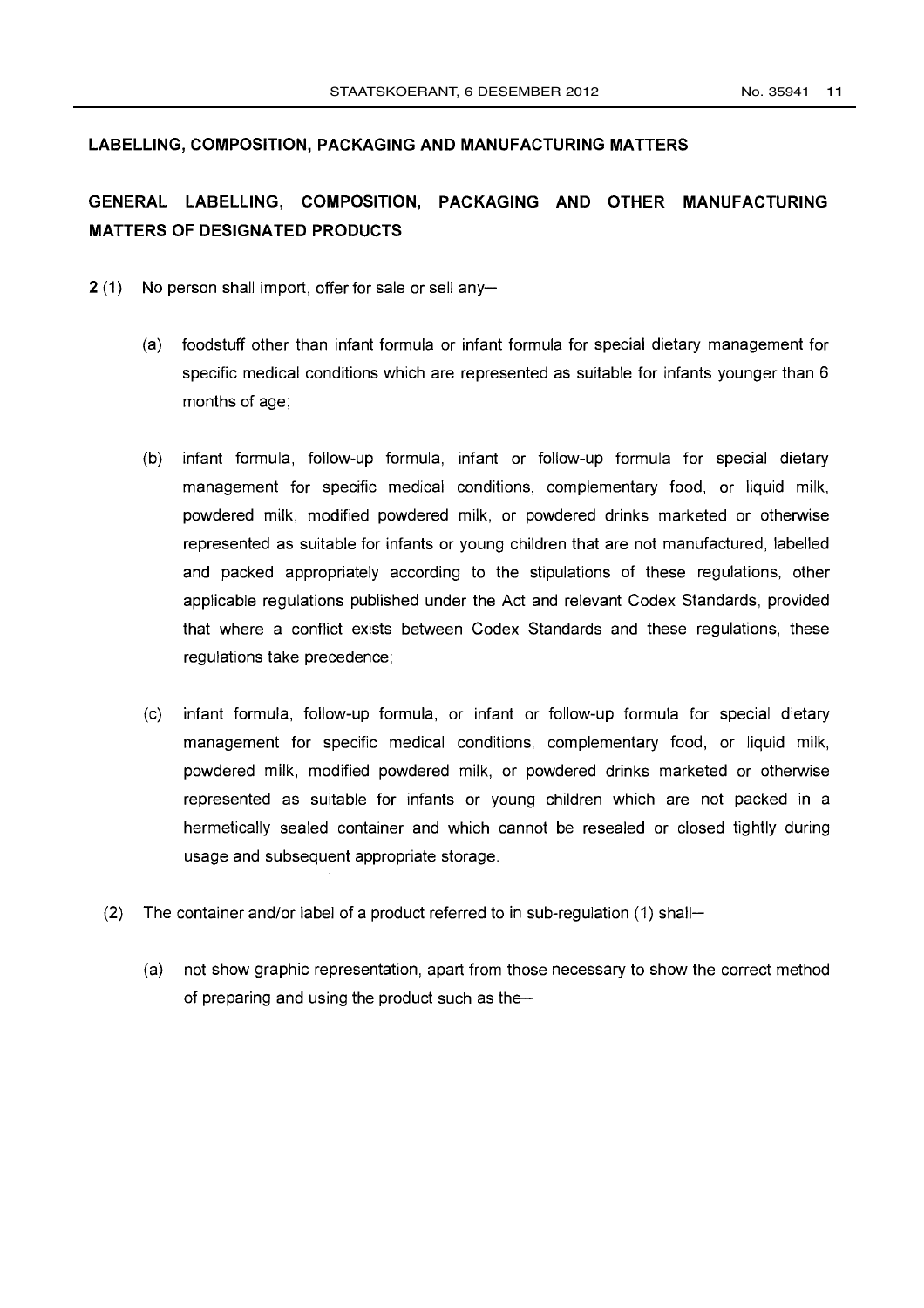- (i) illustration of the method for safe preparation of an infant formula, a follow-up formula, or an infant formula or follow-up formula for special dietary management for specific medical conditions, or a powdered milk, modified powdered milk, or powdered drink marketed or otherwise represented as suitable for infants or young children, or a complementary food;
- (ii) illustration of the sterilisation of equipment and utensils in the case of an infant formula, follow-up formula and infant formula or follow-up formula for special dietary management for specific medical conditions;
- (iii) ingredients, composition or prepared product of a complementary food for infants or young children.
- (b) not contain any information or make any negative claim relating to the nutritional content or other properties of human milk;
- (c) not contain words that may, directly or indirectly, indicate that such a product is suitable for all infants;
- (d) contain the nutritional information on the label according to the requirements of these regulations and other applicable regulations under the Act.
- (3) The company logo, brand name, and logos indicating endorsement by specific religious certifying organisations shall be permitted, provided they do not contain a picture of an infant, young child or other humanized figure.
- (4) (a) Notwithstanding the provisions of the Regulations Relating to the Labelling and Advertising of Foodstuffs-
	- (i) no health, medicinal or nutrition claims shall be permitted in any manner for any designated product;
	- (ii) should a medicinal claim be made on a designated product, or claim that a substance controlled in terms of the Medicines and Related Substances Act, 1965 (Act 101 of 1965) is an ingredient of such a designated product, such a product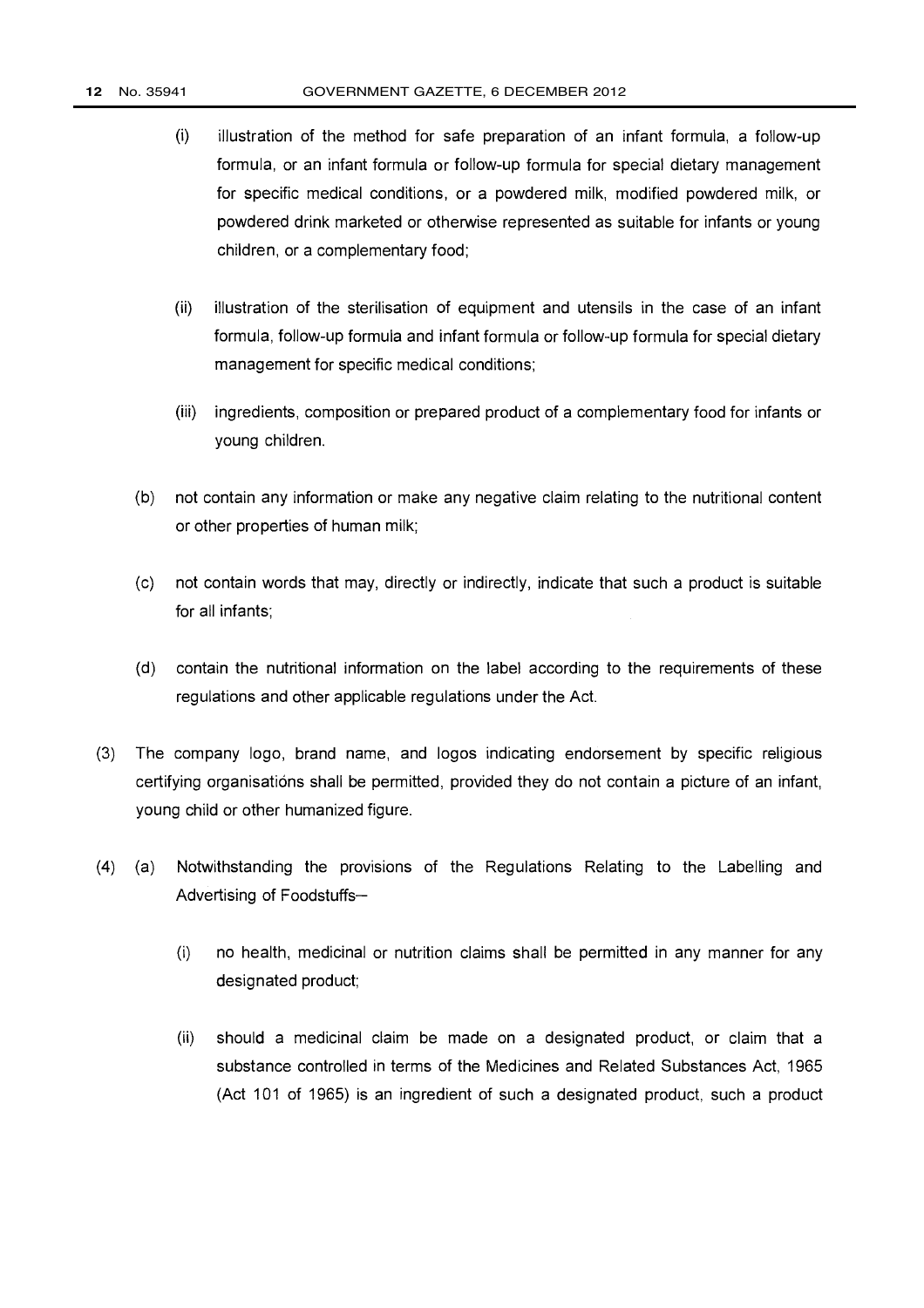should be submitted to the Medicine Control Council for registration in terms of section 13 of the Medicines Act.

- (b) The minimum nutritional information as per Annexure B shall appear on the label of complementary food and liquid milks, powdered milks, modified powdered milks, and powdered drinks marketed or otherwise represented as suitable for feeding infants older than 6 months or young children.
- (c) A claim with regard to fortification, including the use of the fortification logo may be used if it is in compliance with the provision of the Regulations relating to the Fortification of Certain Foodstuffs.
- (5) No food intended for infants and young children shall use any industrially produced trans-fatty acids.
- (6) The nutritional information as required by these regulations shall be real, typical values as determined by a reputable laboratory through chemical or microbiological analysis and sampling in accordance with Codex Standards and other relevant regulations and guidelines under the Act.
- (7) The addition of optional ingredients and permitted additives as specified in Codex Standards shall be reflected in the list of ingredients as required by the labelling regulations under the Act.
- (8) No person shall import, offer for sale or sell designated products that do not comply with the hygiene requirements as stipulated in applicable regulations published under the Act and the latest adopted version of the Codex Standard 66-2008 titled "Code of hygienic practice for powdered formulae for infants and young children".
- (9) No hormone residues, antibiotics, pathogenic micro-organisms, toxins or other contaminants shall be present in foodstuff for infants or young children, unless the levels thereof are in compliance with the relevant regulations under the Act and applicable Codex Standards.
- (10) Any foodstuff for infants or young children shall be prepared under good manufacturing and good hygiene practices as stipulated by Codex Standards and other relevant regulations under the Act so that $-$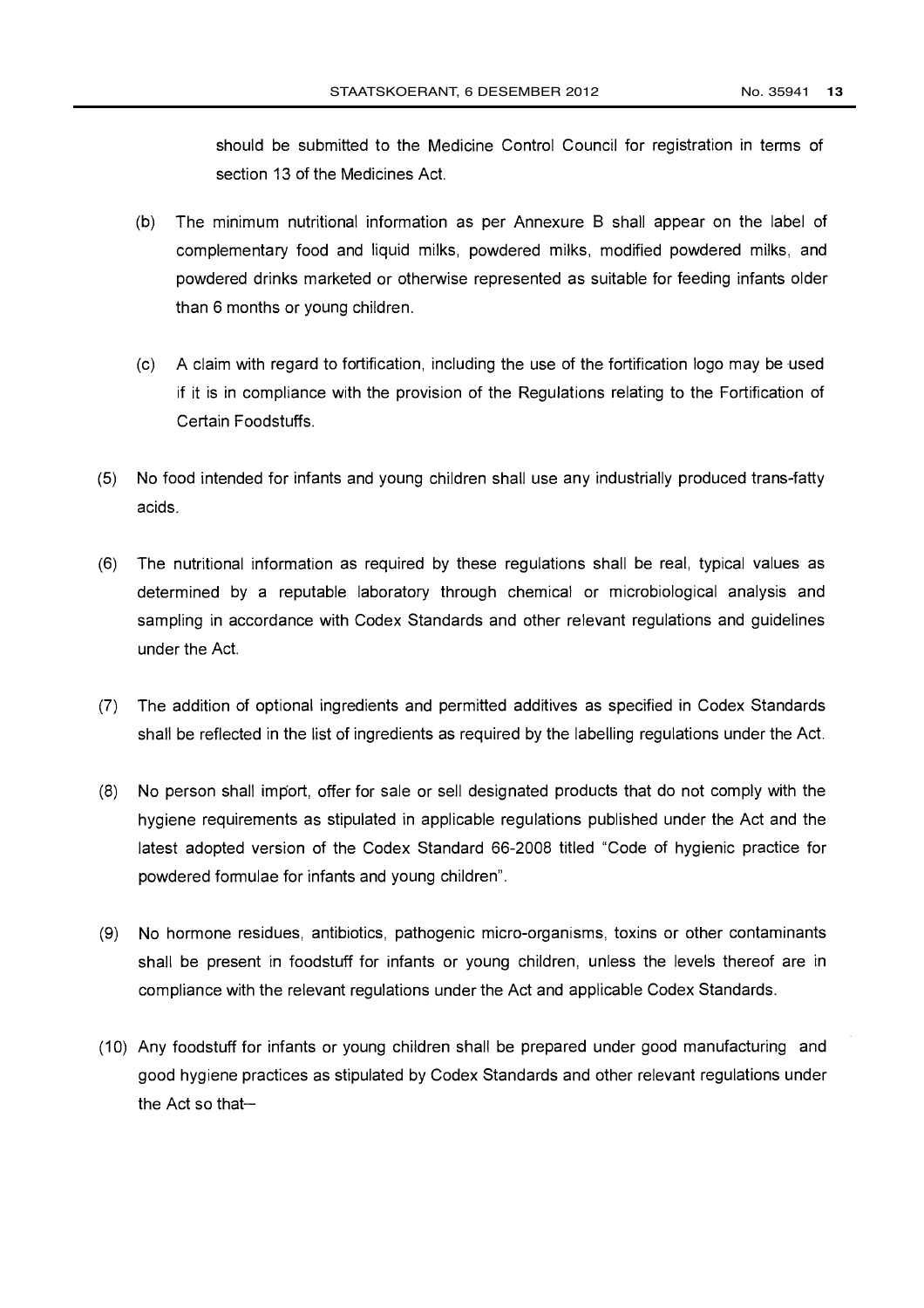- (a) residues of those pesticides which may be required in the production, storage or processing of the raw materials or the finished food ingredient do not remain in the foodstuff, or
- (b) if unavoidable, contaminants are reduced to the concentration below that established as maximum standard for that contaminant.
- (11) The label of a designated product shall contain the name, address and customer care telephone number of the manufacturer, importer or seller.
- (12) The label of a designated product shall not refer to, promote or advertise any other designated product.
- (13) No toys or any other form of gifts or tokens may be referred to, inserted or sold with the designated products referred to in sub-regulation 2 (1), excluding measuring spoons and scoops.
- (14) No incentives, enticements or invitations of any nature, which might encourage consumers to make contact with the manufacturer or distributor of a designated product which might result in the sale or the promotion of a designated product for infants or young children, shall be used on the label or in the marketing of a designated products for infants or young children.
- (15) The addition of honey or maple syrup as a component in a foodstuff for infants older than 6 months or young children will be permitted: Provided that -
	- (a) such honey or maple syrup complies with applicable regulations published under the Act; and
	- (b) there is recorded proof that such honey or maple syrup is free from Botulism toxins.
- (16) The addition of herbs and spices as a component in a foodstuff for infants or young children is permitted, provided that such herbs and spices comply with the Regulations Governing Microbiological Standards for Foodstuffs and Related Matters.
- (17) No foodstuff intended for infants and young children may contain any sweeteners as listed in the General Standard for Food Additives (GSFA) of the Codex Alimentarius Commission, or a mixture of two or more thereof.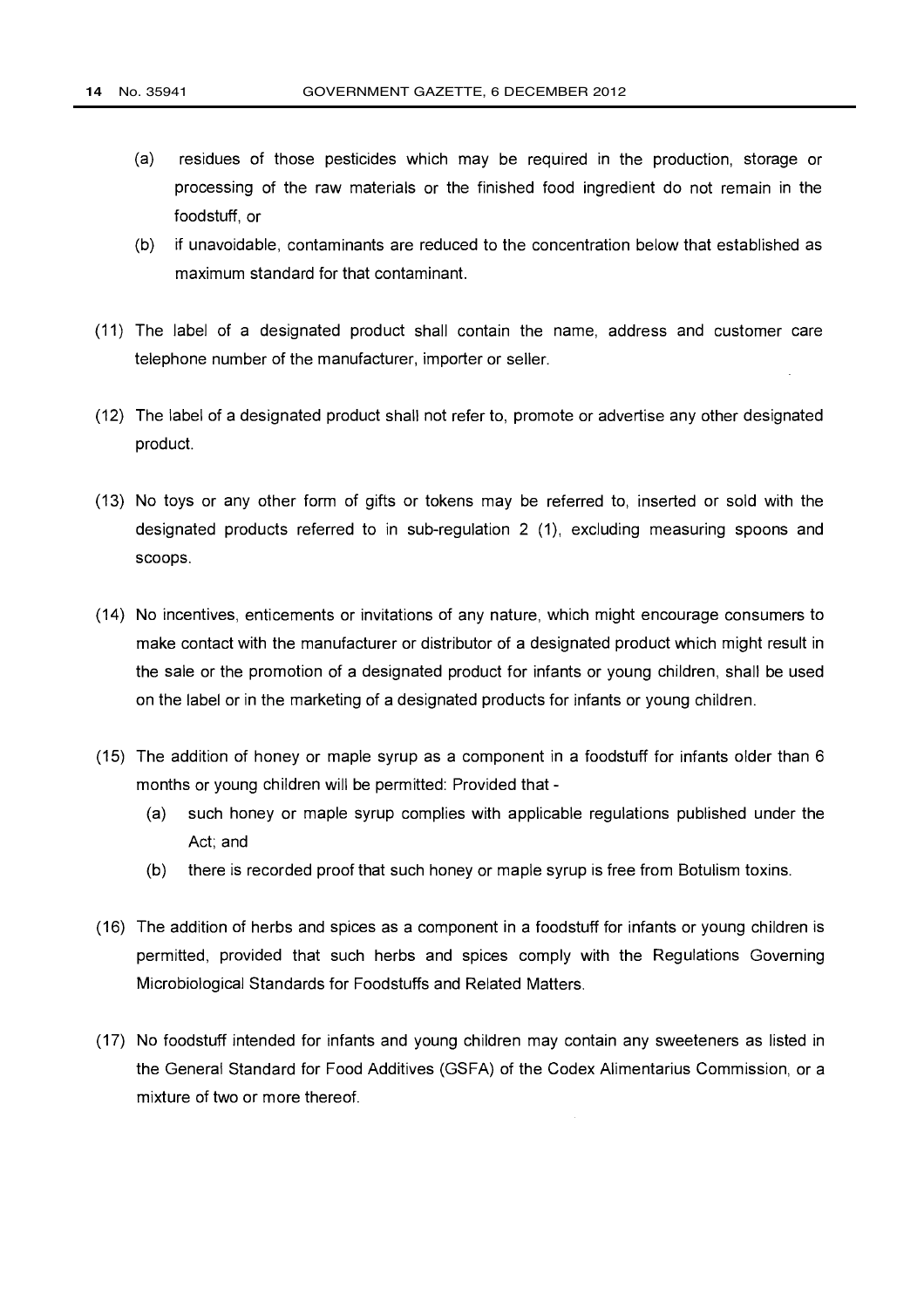- (18) No statement or claim shall be made on the label or in any other manner, which conveys a message that a specific company name or logo or brand name represents itself as the experts with regard to infant and young child feeding or nutrition.
- (19) Subject to the provisions of these regulations, the labelling of foodstuffs for infants and young children must also comply with the provisions of the Regulations Relating to the Labelling and Advertising of Foodstuffs published in terms of the Act, including all amendments.

## SPECIFIC LABELLING AND OTHER REQUIREMENTS FOR INFANT FORMULA, FOLLOW-UP FORMULA, OR INFANT OR FOLLOW-UP FORMULA FOR SPECIAL DIETARY MANAGEMENT FOR INFANTS WITH SPECIFIC MEDICAL CONDITIONS,

- 3 (1) The container or label of any infant or follow-up formula shall contain the following information:
	- (a) The front panel shall contain the following:
		- $(i)$  the age range of the infants or young children for which such product is suitable, under the name or description of the product in letters that are not less than 3mm in height for the smallest letters for a 400g tin and shall increase proportionally with the size of the tin;
		- (ii) these clear, conspicuous and easily readable messages in bold letters at least 3mm in height, which shall be at the top of the front main panel of the label:
			- (a) "Does not contain breast milk" and
			- (b) "Breast milk is the best food for babies";
		- (iii) these clear, conspicuous and easily readable messages in bold letters at least 2mm in height, which shall be at the bottom of the front main panel of the label  $-$ 
			- (a) "This product shall only be used on the advice of a health professional"; and
			- (b) "This product is not always sterile and may contain harmful microorganisms. It must be prepared and used appropriately".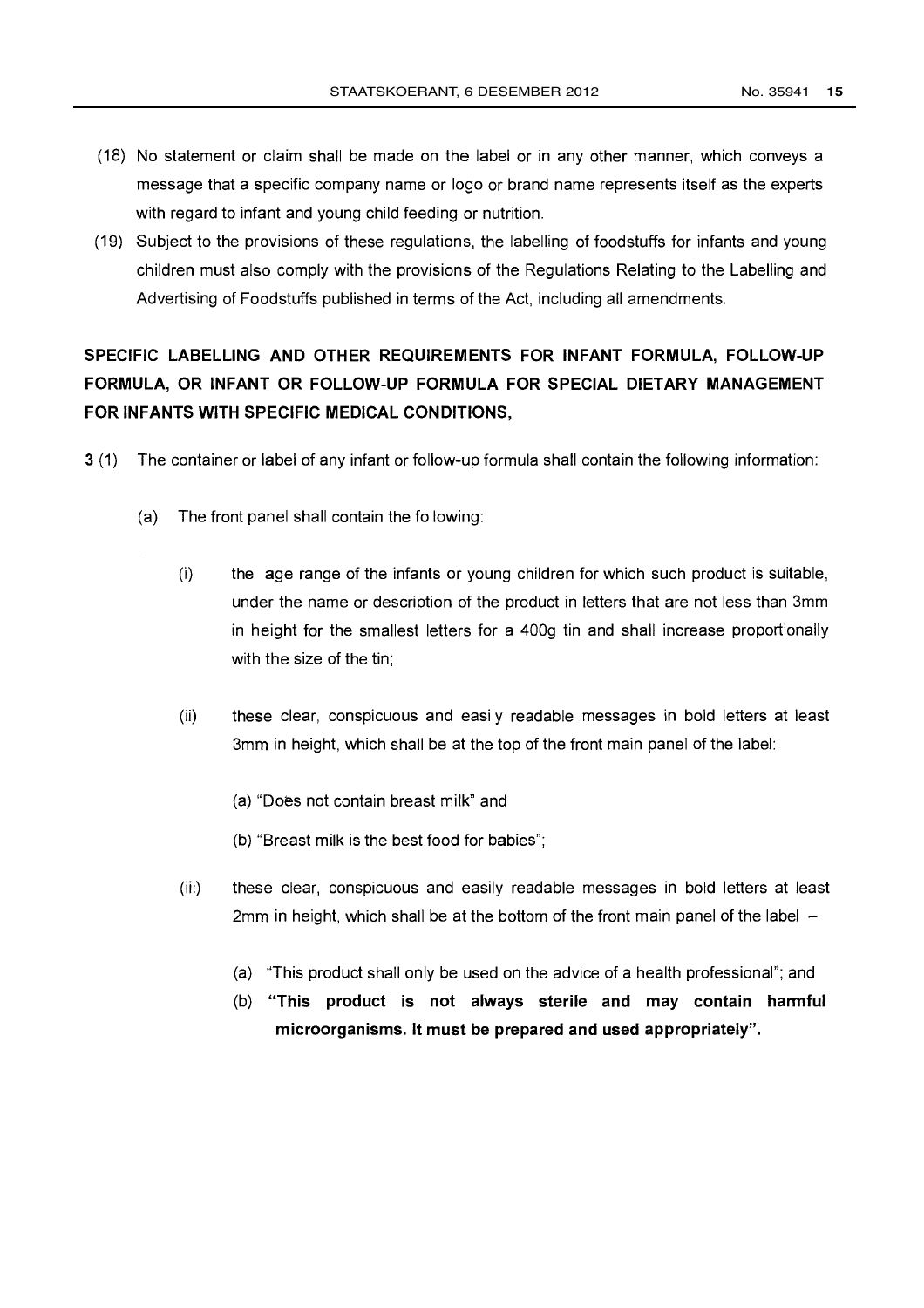- (b) The above messages specified in 3 (1) (a) including the requirements for specific letter sizes, must be repeated on the self adhesive label or package insert in at least five other official languages as specified in sub-regulation 3 (6) (a).
- (2) The container or label of infant or follow-up formula for special dietary management for infants with specific medical conditions shall contain the following information:
	- (a) The front panel shall contain the following:
		- (i) the indication for use, which shall be specified in letters not less than 2mm as follows: "For the dietary management of ..." with the blank filled in with the specific disease(s), disorder(s), or medical condition(s) for which the product is intended, and for which it has been shown to be effective;
		- (ii) the statement "Breast milk is the best food for babies" in bold letters at least 3mm in height, which shall be at the top of the front main panel of the label, provided that in the case of infant and follow-up formula for special dietary management for infants with specific medical conditions, for which breast milk is contraindicated based on medical grounds, the aforementioned message need not appear on the label;
		- (iii) the age range of the infants for which such product is suitable, under the name or description of the product in letters that are not less than 3mm in height for the smallest letters for a 400g tin and shall increase proportionally with the size of the tin;
		- (iv) a clear, conspicuous and easily readable message in bold letters at least 2mm in height: "This product is not always sterile and may contain harmful microorganisms. It must be prepared and used appropriately";
		- (v) A prominent statement that says "USE UNDER MEDICAL SUPERVISION", which shall appear in bold letters at least 3mm in height;
	- (b) all infant formula for special dietary management for infants with specific medical conditions shall in addition to the requirements of paragraph (2)(a) above, comply with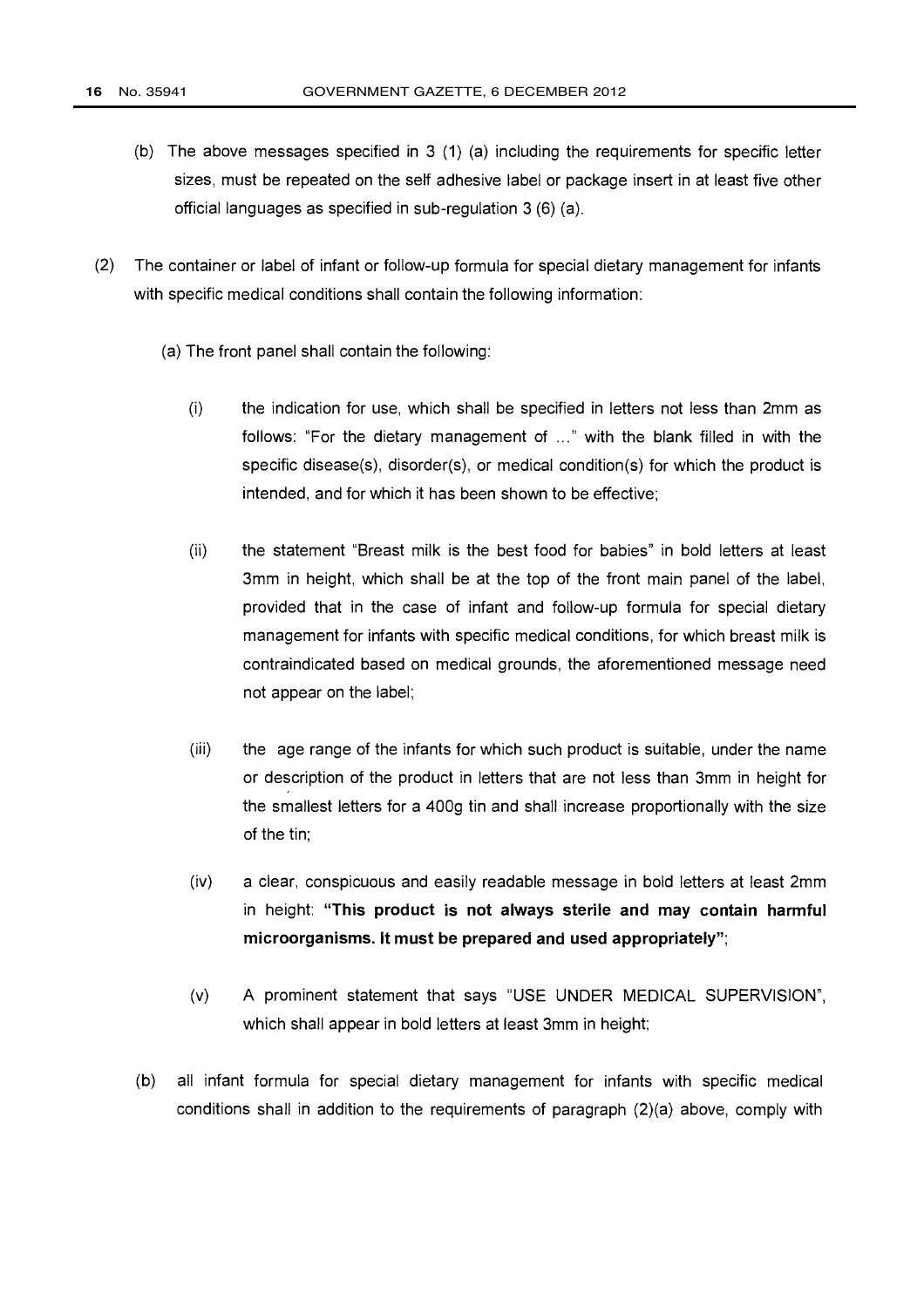the latest adopted version of the Codex Standard 72 -1981, Section B, titled "Formula for Special Medical Purposes Intended for Infants";

- (c) the nutritional modifications, if any, which shall be indicated in the nutritional information table.
- (3) The container or label of any infant and follow-up formula or infant and follow-up formula for special dietary management for infants shall provide instructions for the proper sterilisation of equipment and utensils and instructions for appropriate preparation and use according to the latest FAO/WHO guidelines, Safe Preparation, Storage and Handling of Powdered Infant Formula Guidelines and which shall -

(a) be in easily understandable words and in graphics, depicting only the use of feeding bottles with teats and ordinary cups;

(b) indicate that safe drinkable, previously boiled water should be used;

(c) indicate that only the enclosed scoop should be used;

(d) indicate the feeding chart and direction for use and instruction for discarding left over feed;

(e) indicate that only one feed should be prepared at a time;

(f) indicate proper storage and keeping before and after container has been opened;

(g) indicate that the infant must be held upright while feeding;

(h) indicate that the package insert provides instructions for the proper preparation and use in other languages;

(i) be in the English language; provided that the requirements of paragraph (a) to (h) shall be repeated in at least five other official languages as specified in subregulation 3 (6) (a) on the self adhesive label or package insert.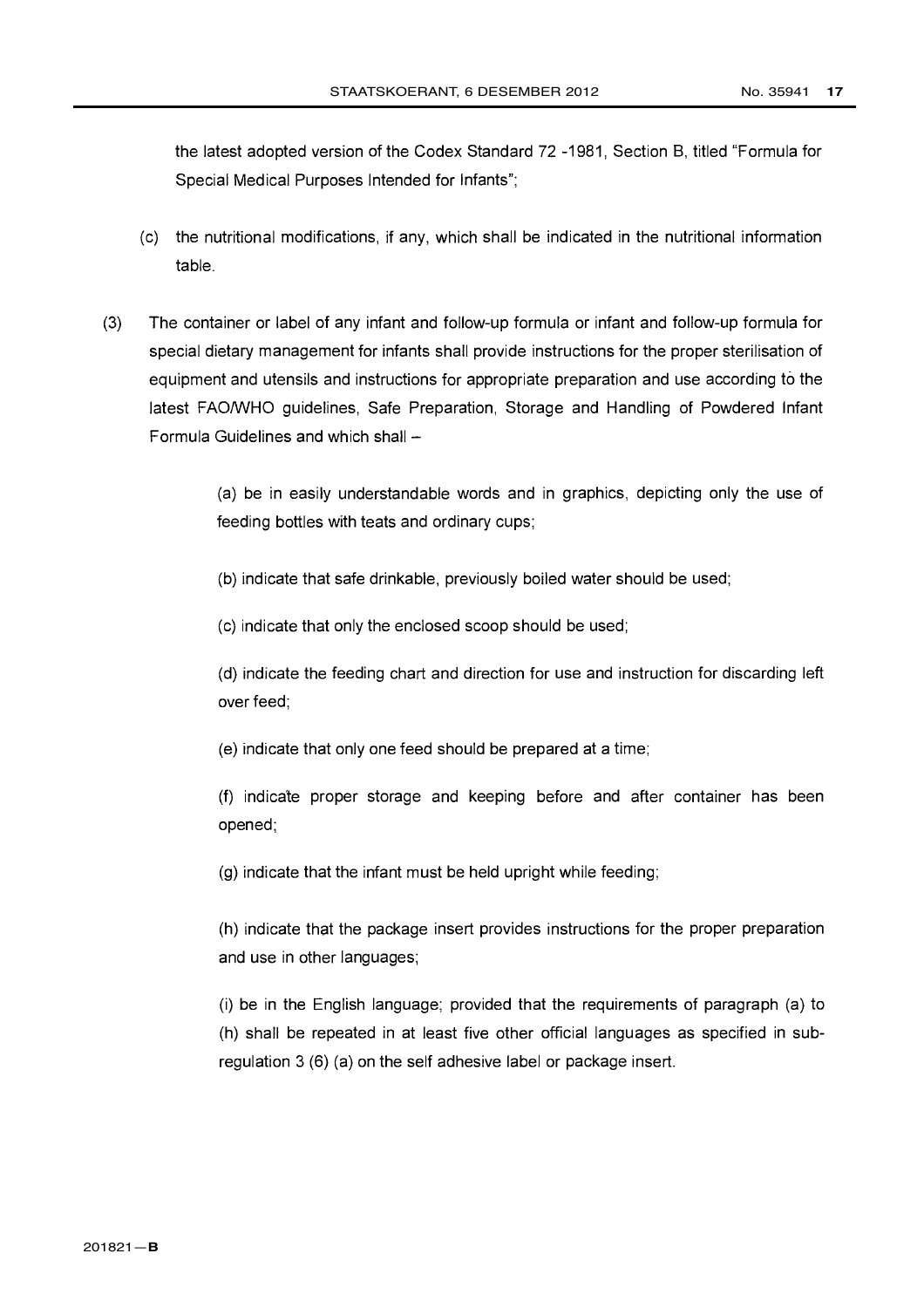- (4) The container or label of any infant and follow-up formula or infant and follow-up formula for special dietary management for infants shall not include, in the brand name or any other phrases the terms "maternalised", "humanized" or any derivative form of these terms, or any similar expression that may suggest a strong similarity between the product and breast milk.
- (5) The label of liquid ready to use formula is exempted from the requirements in regulation  $3(3)(b)(c)(e)$  and the messages in regulation  $3(1)(a)(iii)(b)$  &  $3(2)(a)(iv)$ .
- (6) A manufacturer or distributor shall not import, offer for sale or sell infant and follow-up formula or infant and follow-up formula for special dietary management for infants with specific medical conditions if-
	- (a) it does not include a self adhesive label or information leaflet inserted between the label or container or the resealable container that includes the information referred to in regulation 3(1)(a), 3(2)(a) and 3(3) in five other official languages one in the Nguni group, one in the Sotho group, Afrikaans, Xitsonga and Tshivenda. The language groups are the Nguni group (isiZulu, isiXhosa, isiNdebele, siSwati), the Sotho Groups (Sesotho, Setswana, Sepedi), Afrikaans, Xitsonga and Tshivenda.
	- (7) Containers and/or labels of infant formula and infant formula for special dietary management of infants with specific medical conditions must contain at least one of the health messages set out in annexure D to these regulations. The message must be visible, legible, clear, and conspicuous.
	- (8) All labels of infant formula, follow-up formula and infant and follow-up formula for special dietary management for infants with specific medical conditions shall contain the nutritional information of all the nutrients and substances which form part of the essential composition of the product according to Codex Standards in the prescribed format provided in Annexure A.
	- (9) If soy protein is the only source of protein, the product shall be labelled "Soy protein based infant or follow-up formula".
	- (10) Only protein isolates from soya shall be used in the cases where infant formula or follow-up formula use soya as a source of protein alone or in a mixture of soya and cow's milk proteins.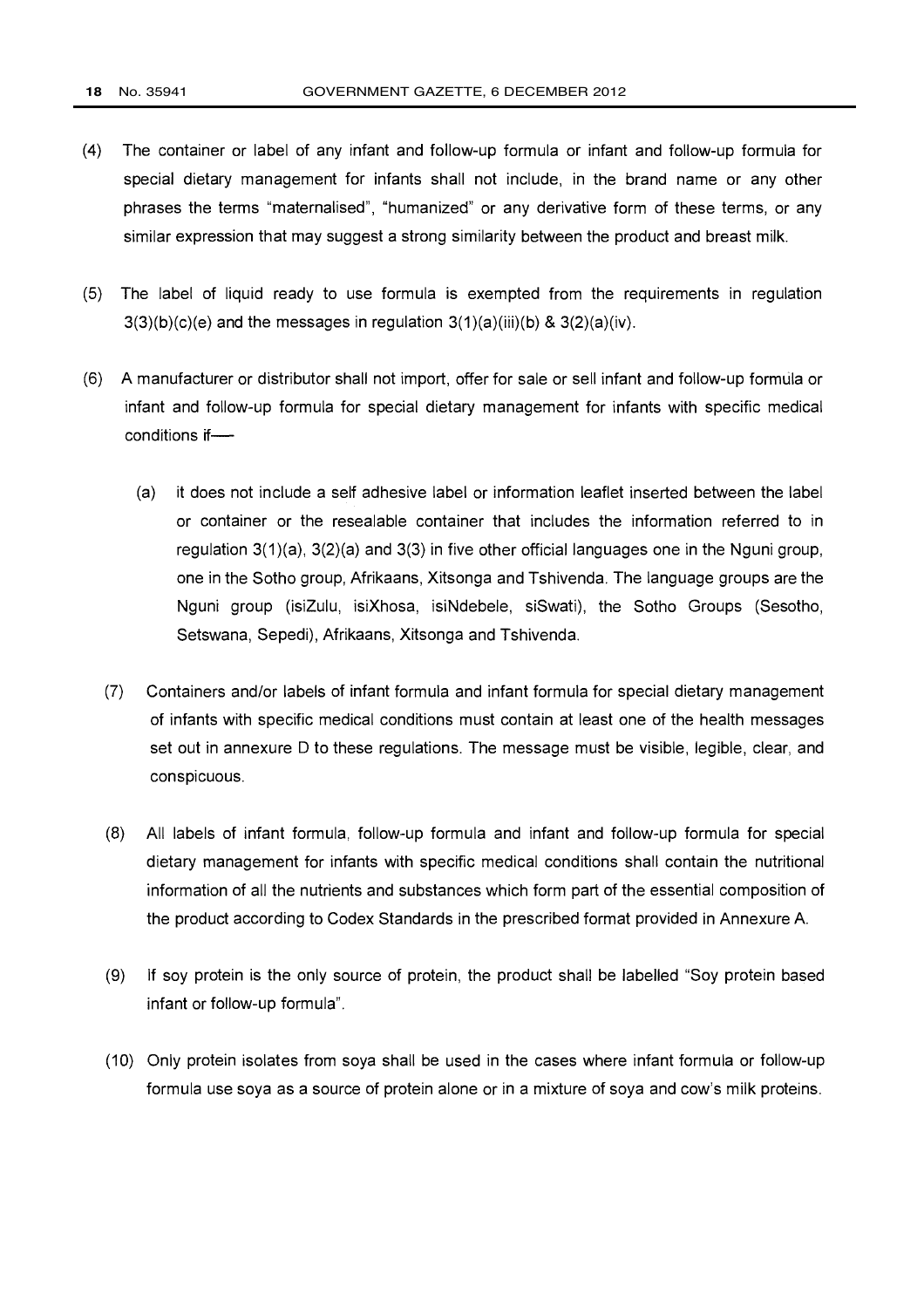(11) All ingredients and additives used in infant formula, follow-up formula, or infant or follow-up formula for special dietary management for infants with specific medical conditions, shall be gluten free and no claim to this effect shall be made on the label or in any other manner.

SPECIFIC LABELLING AND OTHER REQUIREMENTS FOR COMPLEMENTARY FOODS AND LIQUID MILKS, POWDERED MILKS, MODIFIED POWDERED MILKS, AND POWDERED DRINKS MARKETED OR OTHERWISE REPRESENTED AS SUITABLE FOR INFANTS OR YOUNG CHILDREN

- 4 (1) A manufacturer or distributor shall not import, offer for sale or sell complementary food(s) or liquid milks, powdered milks, modified powdered milks, or powdered drinks marketed or otherwise represented as suitable for infants or young children if the container or label affixed to such product does not, in bold letters and in clear, conspicuous and easily readable language -
	- (a) indicate the age range of infants 6 months and older or young children for which such product is suitable, under the name or description of the product on the front main panel of the label in letters that are not less than 2mm in height for the smallest letters;
	- (b) provide instructions for safe and appropriate preparation where applicable, as well as the use and appropriate serving sizes for different ages;
	- (c) provide instructions for safe storage before and after the container has been opened;
	- (d) include a warning preceded by the expression "Important notice" against the health hazards of unsafe and inappropriate preparation, use and storage where appropriate;
	- (e) include the following statement: "This food is not intended for infants under 6 months of age and early introduction is not recommended";
	- (f) specify where label space permits, the following message: "From 6 months of age, together with breast milk, infants should be fed a variety of foods ". Ask a health worker or health professional for advice";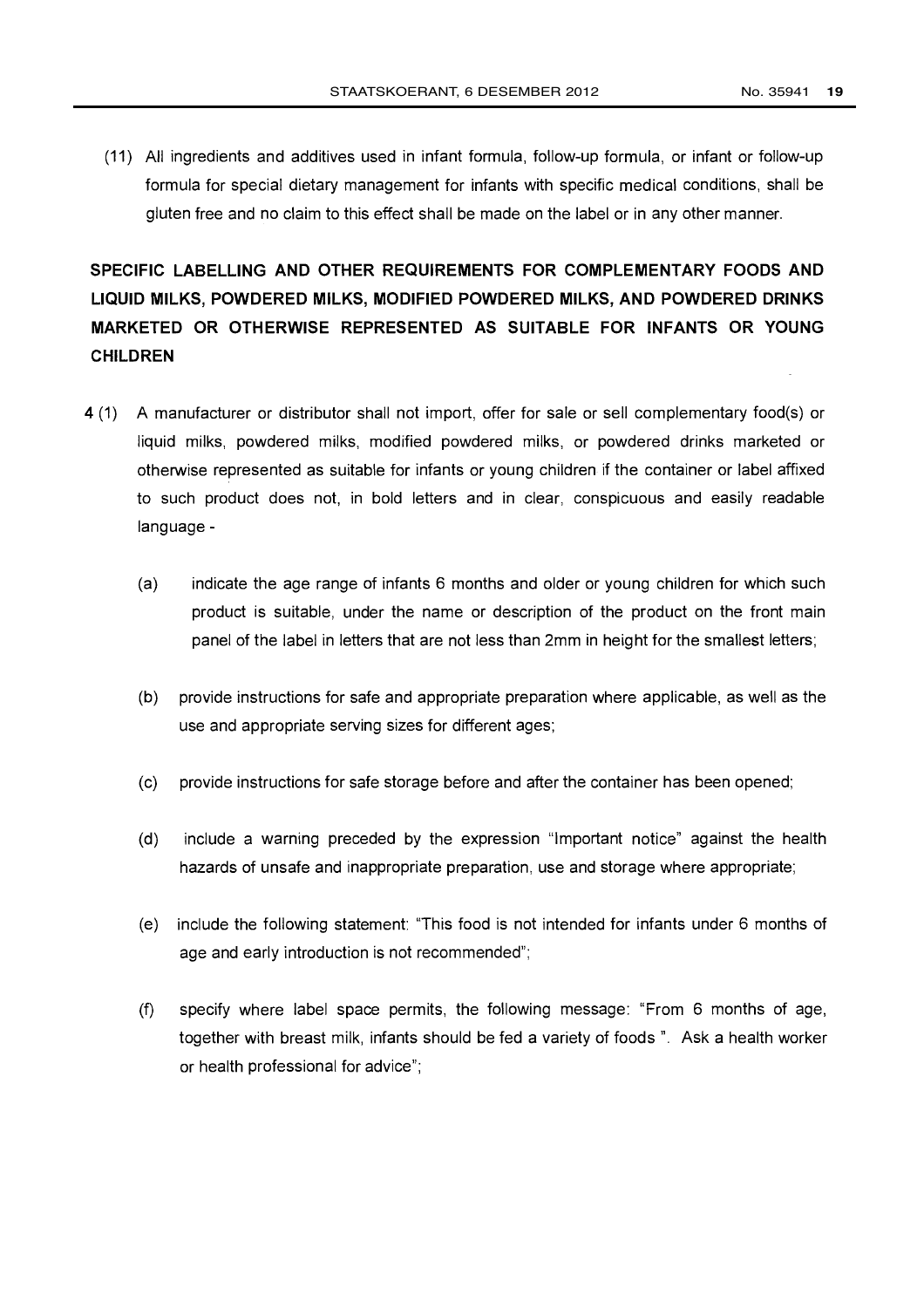- (g) include the expression "Do not add salt and/or sugar" in close proximity to the preparation instructions in capital letters at least 2 mm in height.
- (2) Notwithstanding the provisions of regulation 4(1), the label or container of processed cereal based foodstuffs for infants and young children shall  $-$ 
	- (a) in the case of a cereal with a protein content of 15% or more of the NRV for the particular age group per serving and where the total protein quality of which the analysed amino acids of the foodstuff shall contain at least 80% of each of the amino acids as per the reference amino acid pattern listed in Annexure 5 of the Regulations Relating to the Labelling and Advertising of Foodstuffs, bear a statement to the effect that the cereal has to be prepared with previously boiled, cooled water;
	- (b) in the case of a cereal with a protein content less than 15% of the NRV for the particular age group per serving, the label must bear a statement to the effect that the cereal has to be prepared with breast milk or formula if fed to an infant between 6 months and 12 months, in bold capital letters at least 3 mm in height.
	- (c) Subject to sub-regulation (2) (a) bear a statement that where no further cooking is required the cereal shall be prepared with boiled cooled water.
- (3) Complementary foods and liquid milks, powdered milks, modified powdered milks, or powdered drinks marketed or otherwise represented as suitable for infants or young children shall not:
	- (a) use names, phrases or expressions such as "maternalised", "humanized", "breast milk substitute" or any derivative form of these terms, or any similar expression that may suggest a strong similarity between the product and breast milk;
	- (b) use expressions or names that may be understood to identify the product as suitable to feed infants, such as the expression "first growth", "first food", "from the start", "best start in life" or similar terms or expressions.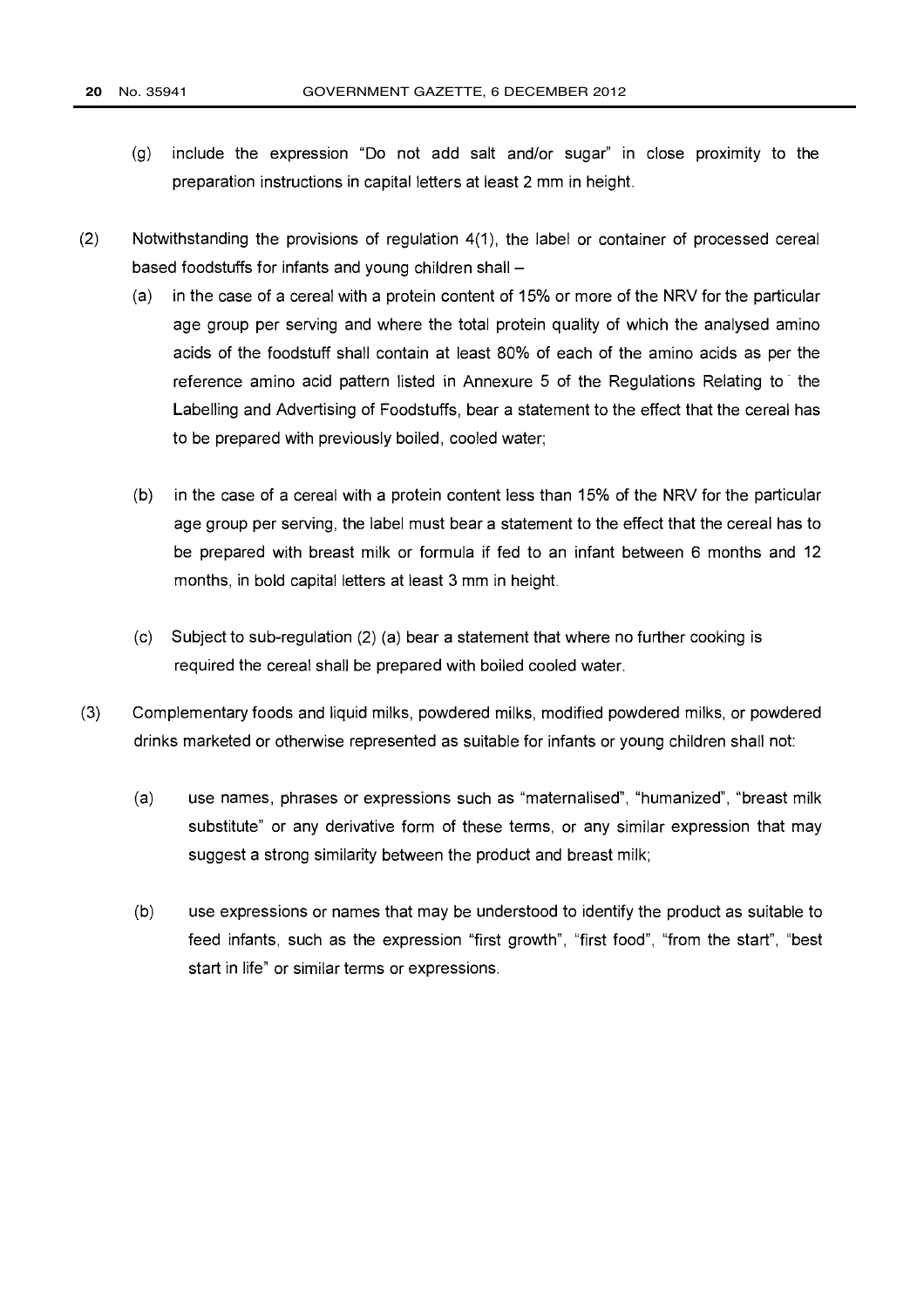## SPECIFIC LABELLING AND OTHER REQUIREMENTS OF SWEETENED CONDENSED MILK, IMITATION DAIRY AND GOAT'S MILK PRODUCTS

- 5 (1) Containers of imitation dairy products, sweetened condensed millk, and goat's milk shall be clearly marked with the following words "Not for infant feeding", which shall be:
	- (a) on the front label or main panel;
	- (b) in the English language; and
	- (c) in capital letters at least 3 mm in height.

## SPECIFIC LABELLING AND OTHER REQUIREMENTS OF FEEDING BOTTLES, FEEDING CUPS AND TEATS

- 6 (1) A manufacturer or distributor shall not offer for sale or sell any feeding bottle or teat and feeding cup if it does not have a label, package or container affixed to such product.
	- (2) The label, package or container of a feeding bottle, teat or feeding cup specified in subregulation 6 (1) shall include -
		- (a) a statement on the superiority of breast milk for feeding infants which shall be
			- (i) on the label;
			- (ii) in capital letters at least 3 mm in height a label of which the main panel is equal or bigger than 12 000mm<sup>2</sup>; provided where the main panel is less than 12 000mm<sup>2</sup> the letter size may decrease proportionately.
			- (b) instructions for proper cleaning and sterilisation of feeding bottles, teats and feeding cups shall be the English language; provided that the information shall be repeated in at least five other official languages on a self adhesive label or package insert.
			- (c) a warning on the potential health hazards of using a feeding cup, feeding bottle, if bottle, cup and teat are not properly sterilised, in two official languages of which English is one.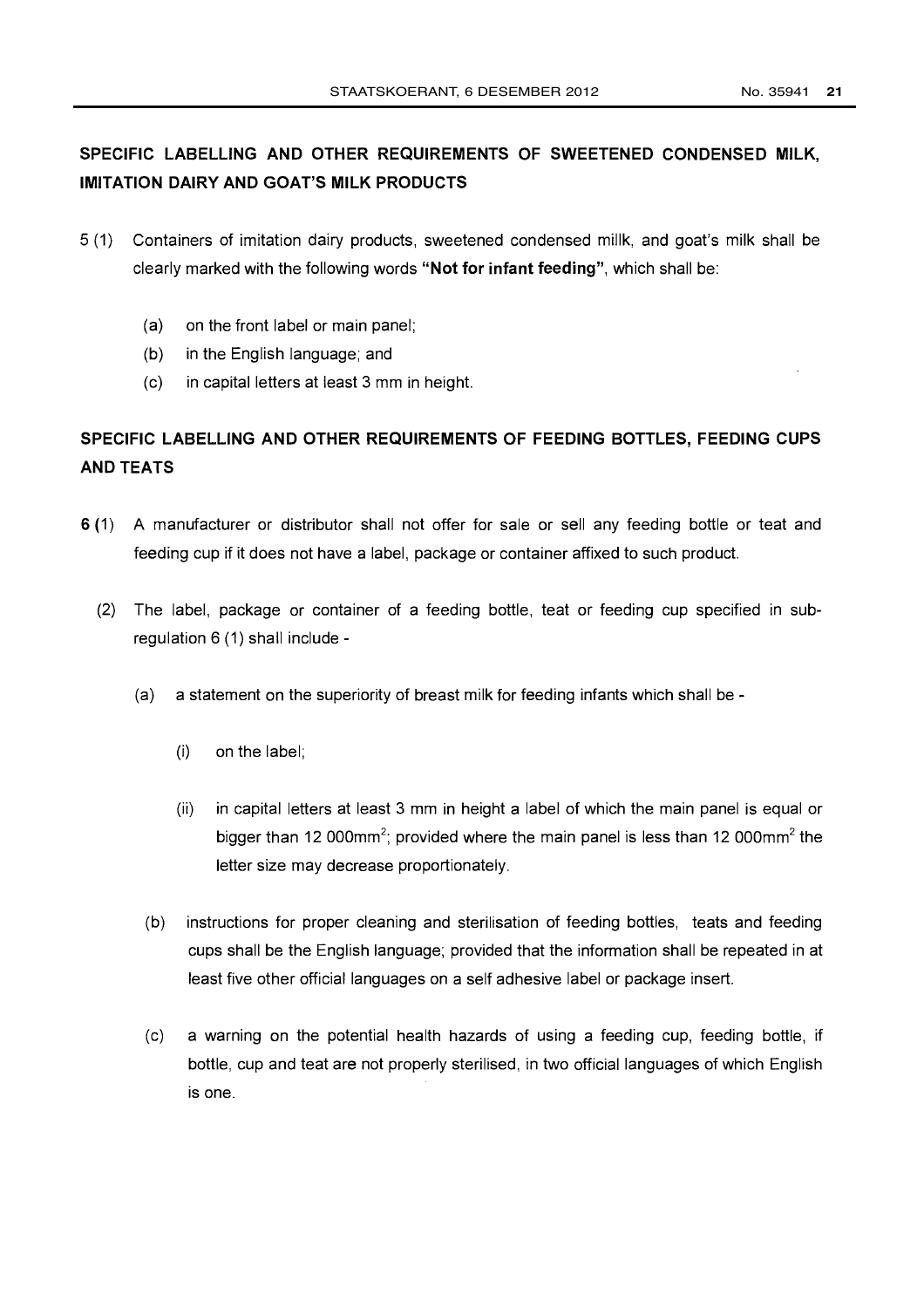- (d) the warning "If you are breastfeeding your baby, using a feeding bottle and teat may interfere with the baby's natural way of suckling your breast"; and
- (e) the name and address of the manufacturer and distributor of the product or the local agent.
- (3) A label, package or container of a feeding bottle, teat or feeding cup shall not show any graphic representation other than:
	- (a) for illustrating cleaning and sterilisation; and
	- (b) the logo of the manufacturer or distributor.
- (4) In the case of an imported feeding bottle and or teat, the labelling requirements referred to in regulation 6 could be added on an adhesive sticker on the back of the package or a wraparound label or packaging material.
- (5) The label, package or container of a feeding bottle, teat or feeding cup shall not contain any words or images that create the impression that such feeding bottle and teat are manufactured in accordance with the recommendation of a medical or dental practitioner, or another person registered under the Health Professions Act, 1974 (Act No. 56 of 1974), or the Allied Health Professions Act, 1982 (Act No. 63 of 1982) or any other health profession legislation.
- (6) Any action, motion or benefits with regard to the feeding or sucking on a feeding bottle, and teat or the physical properties of such feeding bottle and teat shall not in any form or manner be compared to the action, motion or benefits of suckling on a human breast or the physical properties of such human breast.
- (7) A manufacturer or distributor shall not import, offer for sale or sell any feeding bottle if it does not comply with the Regulations Relating to the Prohibition of the Manufacturing, importation, Exportation and Sale of Polycarbonate Infant Feeding Bottles Containing Bisphenol A, R878 of 2011.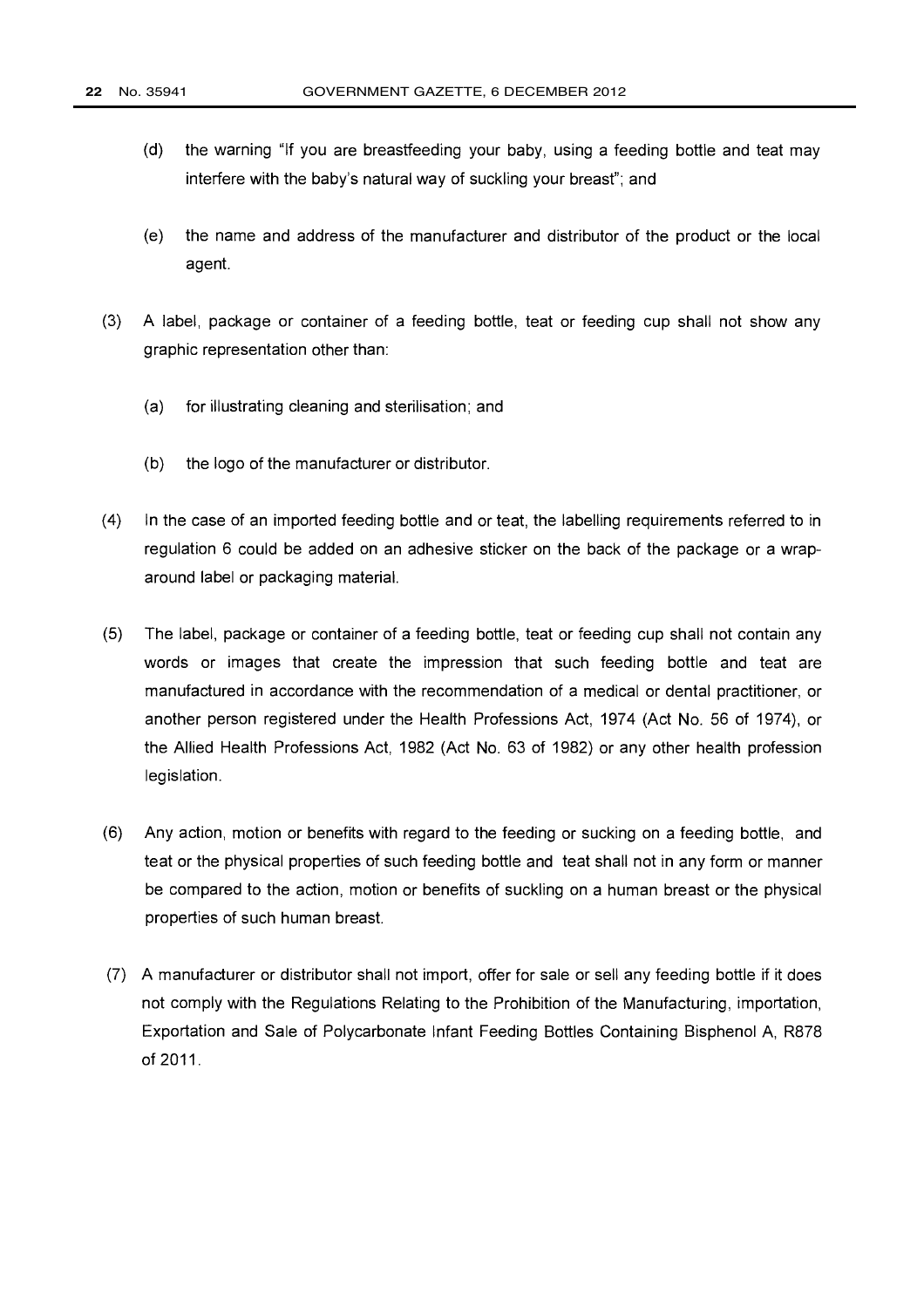#### PROMOTION-RELATED MATTERS

#### SALE AND PROMOTION

- 7 (1) No person shall undertake or participate in any promotional practice or device advertising in respect of-
	- (a) infant formula;
	- (b) follow-up formula;
	- (c) infant or follow-up formula for special dietary or medical purposes;
	- (d) liquid milks, powdered milks, modified powdered milks, or powdered drinks marketed or otherwise represented as suitable for infants or young children;
	- (e) feeding bottles, teats and feeding cups with spouts, straws or teats;
	- (f) any other products that the Minister may publish by notice in the Gazette.
	- (2) Promotional practices or devices in respect of the products listed in sub-regulation 7 (1) include, but are not limited to  $-$ 
		- (a) sale devices such as rebates, benefits in kind, kickbacks or any other pecuniary advantages, special displays to promote sales, advertisements about the availability of the product at a specific retail outlet and the price of the product, tie-in sales, discounts in any form, competitions with prizes, or any other incentives and gifts;
		- (b) direct or indirect contact between company personnel and members of the public in furtherance of or for the purpose of promoting the business of the company with regard to the products referred to in sub-regulation 7 (1) and for purposes of these regulations "indirect contact" specifically includes internet sites hosted on behalf of a South African entity or an entity that does business in South Africa, television and radio, telephone or internet help lines and mother and baby clubs but excludes contact in regards to product quality complaints and adverse events;
		- (c) the distribution of any information or educational material on the nutrition or feeding of infants and young children, except in accordance with sub-regulation 7 (4);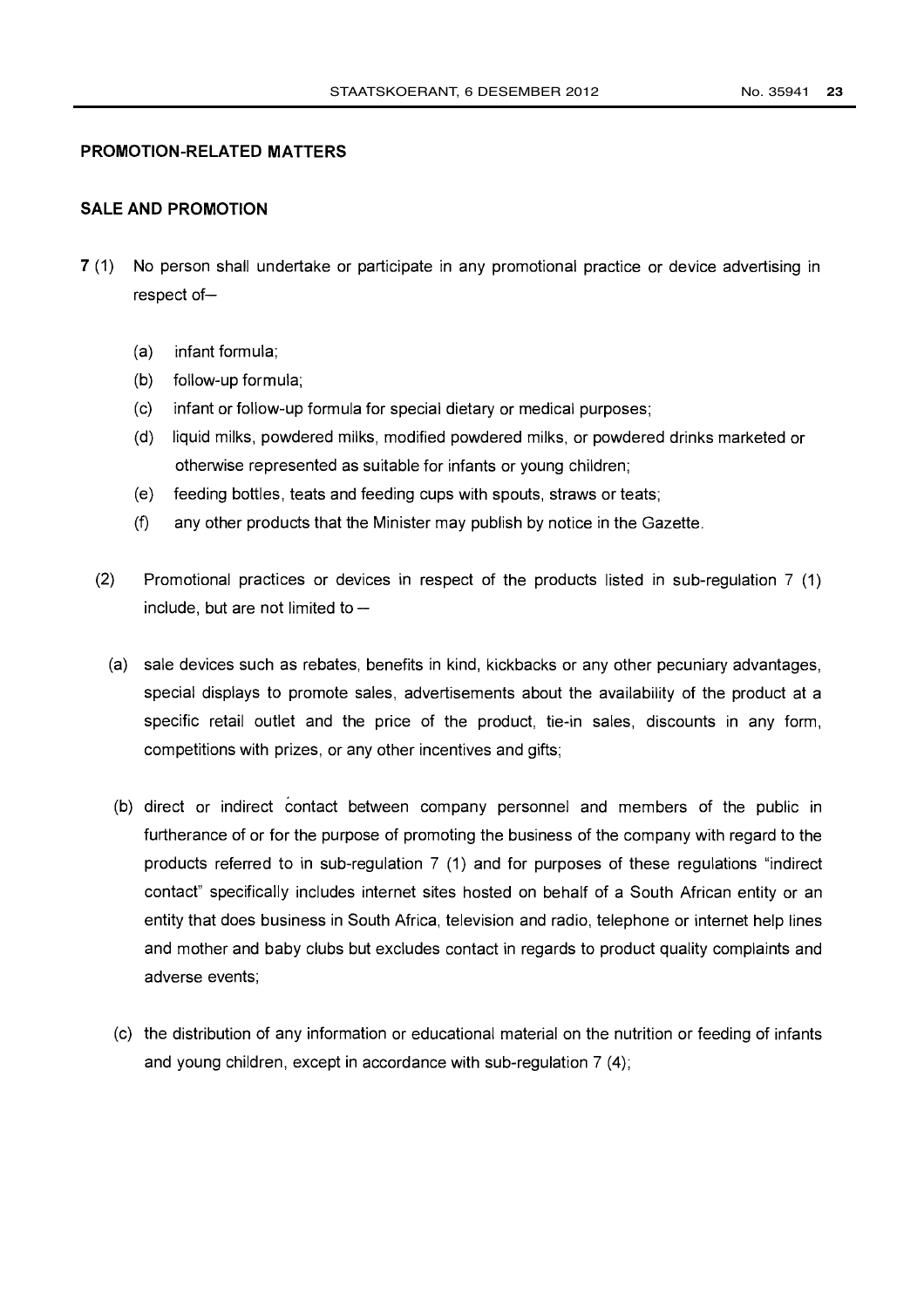- (d) promotional items such as stationery, T-shirts or other items of clothing, headgear, household utensils, and household linens that refer to products contained in sub-regulation 7 (1) of these regulations;
- (e) the brand name of a product referred to in sub-regulation 7 (1) when used at any event for the general public;
- (f) advertisements in written publications, television, radio, film, electronic media, email, video, telephone displays, exhibitions and outdoor advertisements such as billboards, posters, signs and electronic signs;
- (g) donation to or distribution of any equipment including the building, renovation or maintenance of a health establishment bearing the company name or logo, which is specifically intended for providing care to infants, young children, pregnant women or mothers of infants and young children without the prior approval of the Director General or person designated on his or her behalf;
- (h) research grants or any other financial assistance relating to infant or young child nutrition provided to health care personnel working in a health establishment or health care personnel linked to a health establishment, unless prior approval has been obtained by the Director-General or a person designated on his or her behalf;
- (i) financial contributions or sponsorship to health care personnel working in infant and young child nutrition;
- (j) sponsorship of meetings targeting health care personnel where infant and young child nutrition is the sole or partial topic of discussion, unless contribution or sponsorship is made into a pool of funds for congress organisers with the proviso that a fair and transparent process be followed in the election and sponsoring of delegates to attend such events. Sponsored delegates should have no obligations to the company involved.
- (3) No person shall sell, promote, or advertise any designated product, including complementary foods, through health care personnel or health establishments. Prohibited promotional practices include, but are not limited to: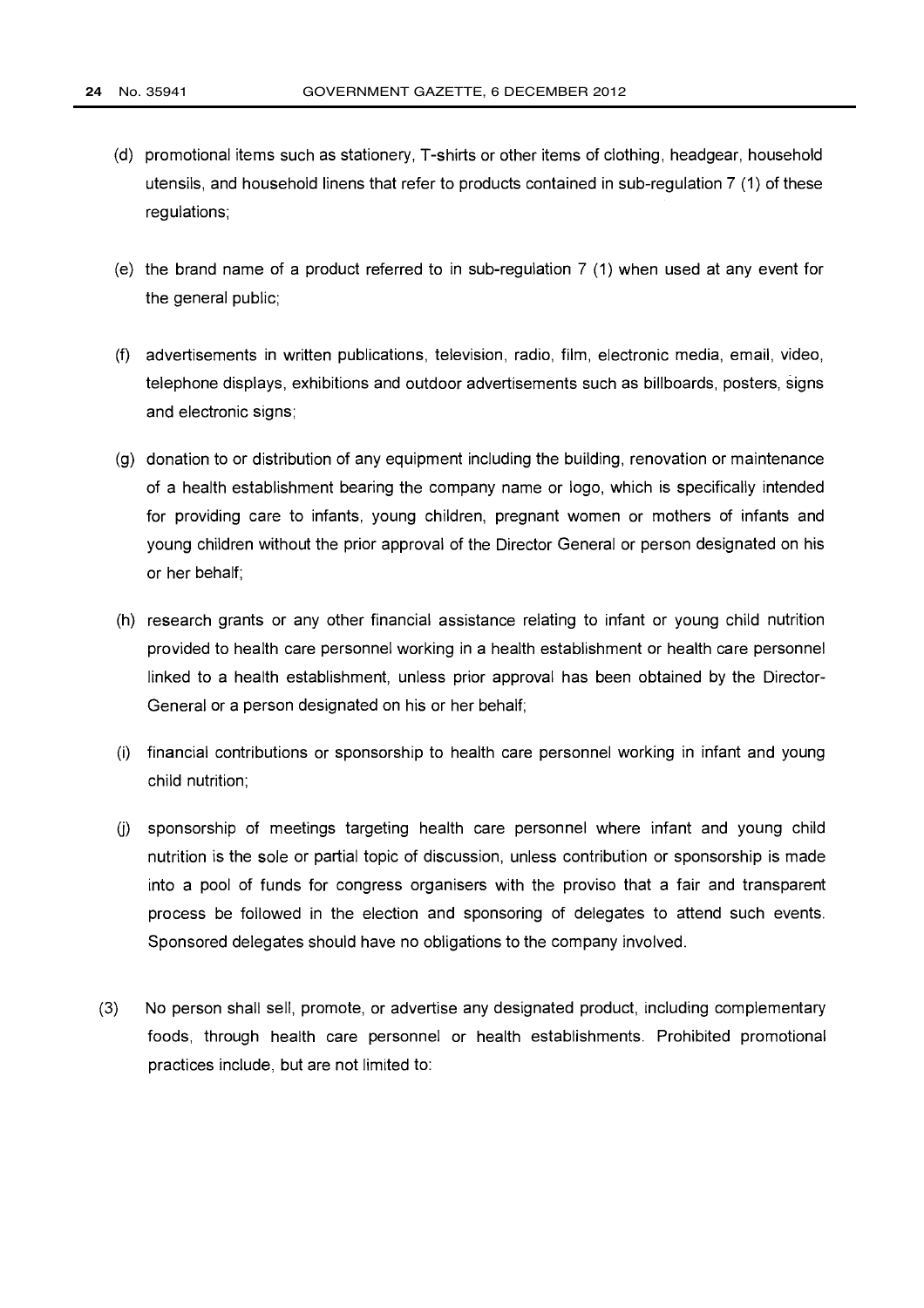- (a) provision or offer, direct or indirect, of any gift in cash or in kind, contribution, or benefit to health care personnel whether intended for such worker's personal use or not; and
- (b) Notwithstanding the provisions of sub-regulation 7 (3), an institutional pharmacy in a private health establishment may sell a designated product but shall not advertise or engage in the promotion of any designated product.
- (4) No manufacturer, distributor, retailer, importer or person on behalf of the aforementioned shall produce or distribute any educational material on infant and young child feeding that promotes any products referred to in sub-regulation 7 (1).
- (5) No manufacturer, distributor, retailer, importer or person on behalf of the aforementioned shall produced, distribute and present educational information relating to infant and young child nutrition.

#### PROHIBITION OF THE PROMOTION AND/OR DISTRIBUTION OF GIFT PACKS

8 No health establishment shall promote and/or distribute gift packs that contain or refer to any designated products, individually or in combination with other goods.

#### PROHIBITION OF THE DISTRIBUTION OF FREE OR LOW-COST DESIGNATED PRODUCTS OR SAMPLES

- 9 (1) No manufacturer or distributor shall distribute free, or at low cost, supplies or samples of designated products to health care personnel or any other person, or to a health establishment subject to sub-regulation 9 (2) and (3).
	- (2) Notwithstanding the provisions of sub-regulation 9 (1), a person, manufacturer or distributor may distribute free, or at low cost sales of designated products to hospices, orphanages or places of safety, provided that such:
		- (a) designated products shall comply with all of the relevant provisions in Codex Standards and in these regulations; and
		- (b) the supply of the products shall be guaranteed for as long as the infants concerned need them; and
		- (c) designated products may not be resold.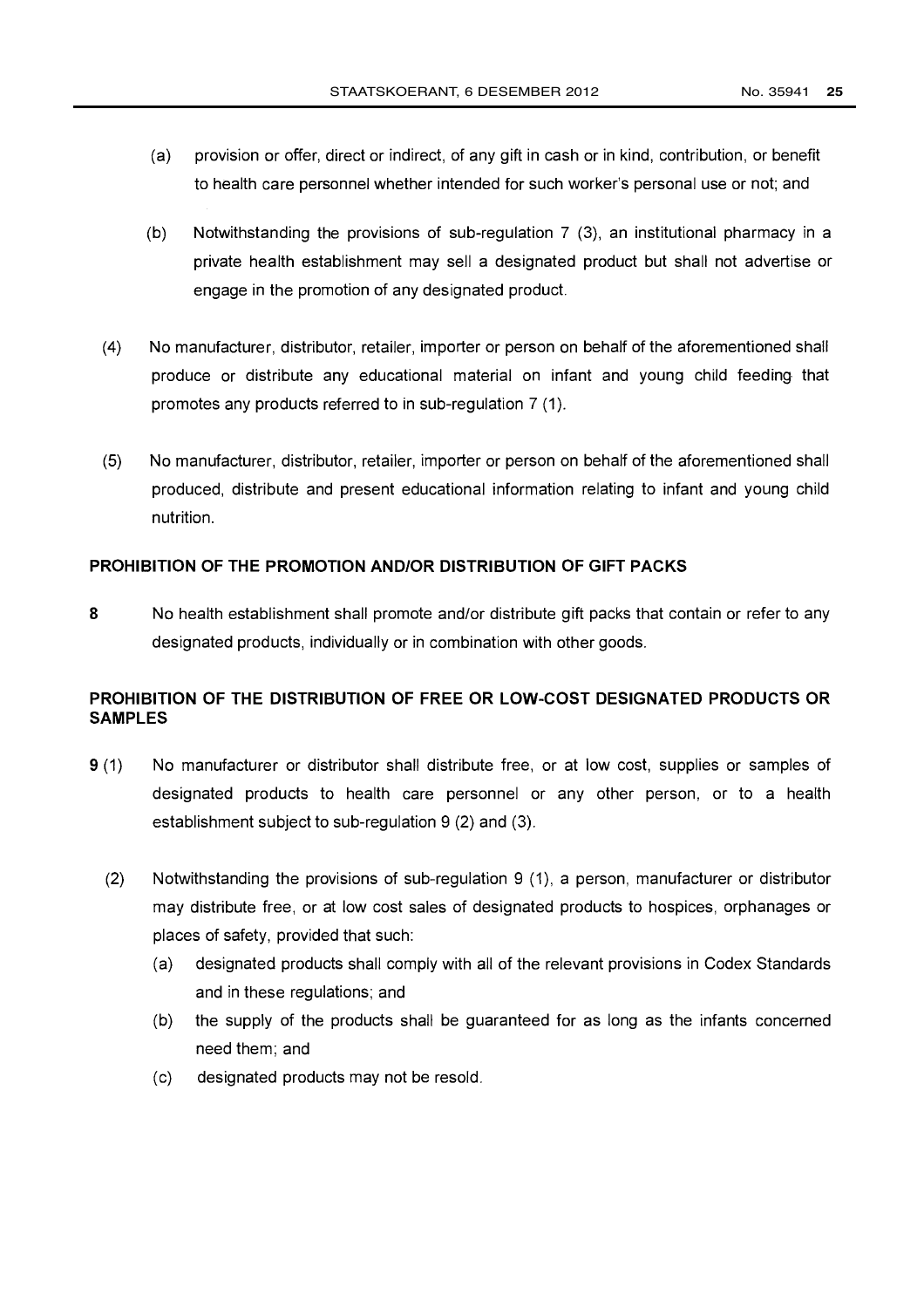#### PROHIBITION OF THE DISPLAY OF A DESIGNATED PRODUCT OR EDUCATIONAL MATERIAL

- 10 No person within any health establishment shall display or cause or permit to be displayed in a unit taking care of infants or young children, pregnant mothers or mothers of infants and young children-
	- (a) designated products;
	- (b) any educational material which bears the brand name, or any description of a designated product; or
	- (c) the name and or logo or both of the manufacturing or distributing company of designated products, when the material includes any message about infant and young child nutrition or feeding practices.

#### MATERIAL DIRECTED AT HEALTH CARE PROVIDERS

- 11 A person, manufacturer or distributor may provide technical scientific material to a health care provider, provided that-
	- (1) such information or material is restricted to current scientific and factual matters, and is in accordance with the relevant regulations under the Act;
	- (2) the material bears no health, medicinal or nutrition claims, whether in text or picture format;
	- (3) it relates only to the technical aspects and methods for use of the designated product; and
	- (4) it excludes any promotion of the designated product in any manner.

#### LODGING OF COMPLAINTS

12 Any person, group, body or institution may submit a written complaint supported by adequate evidence to the Director-General.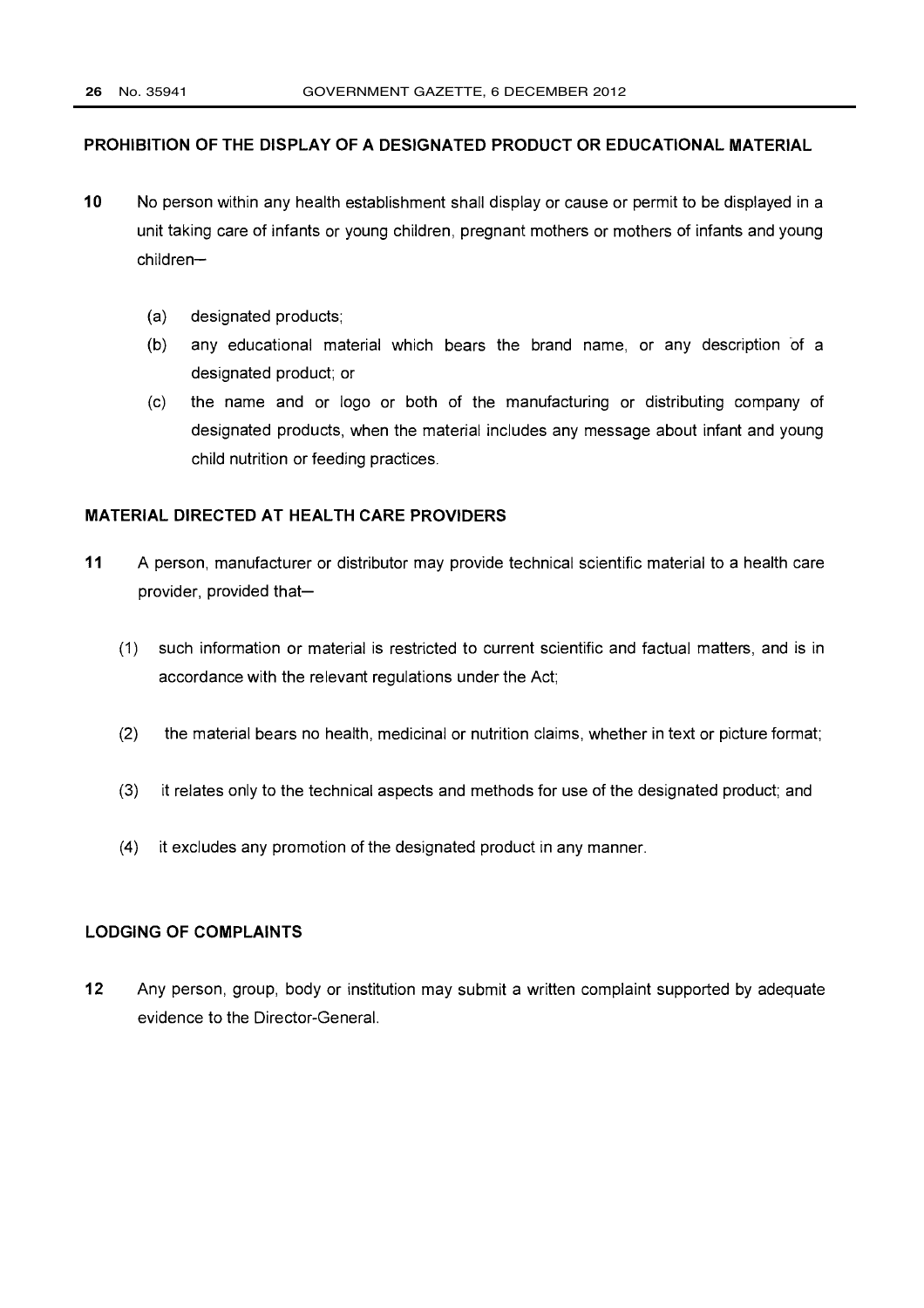#### **INSPECTION**

13 Inspectors appointed by the Director-General in terms of Section 10 of the Act are responsible for the enforcement of these regulations.

#### **OFFENCES**

14 Any person who contravenes these regulations is guilty of an offence and is liable to penalties as prescribed by the Act.

#### REPEAL

15 Government Notice No. R. 1130 of 8 June 1984, as amended by Government Notices R. 2542 of 15 November 1985, R. 1256 of 15 July 1994 and R. 1210 of 17 December 2010, is hereby repealed.

#### COMMENCEMENT

- 16 (1) Regulations 2, 3, 4, 5, and 6 shall enter into force 12 months from date of publication of these regulations;
	- (2) Regulations 7, 8 and 11 shall enter into force 6 months from date of publication of these regulations;
	- (3) Regulations 9 and 10 shall enter into force immediately from date of publication of these regulations.

#### TRANSITIONAL MEASURES

17 Manufacturers, distributors and retailers must, within 18 months of the date of publication of hese regulations, remove all non-compliant products from the market.

ISTER OF HEALTH  $\mathcal{N}$ DATE: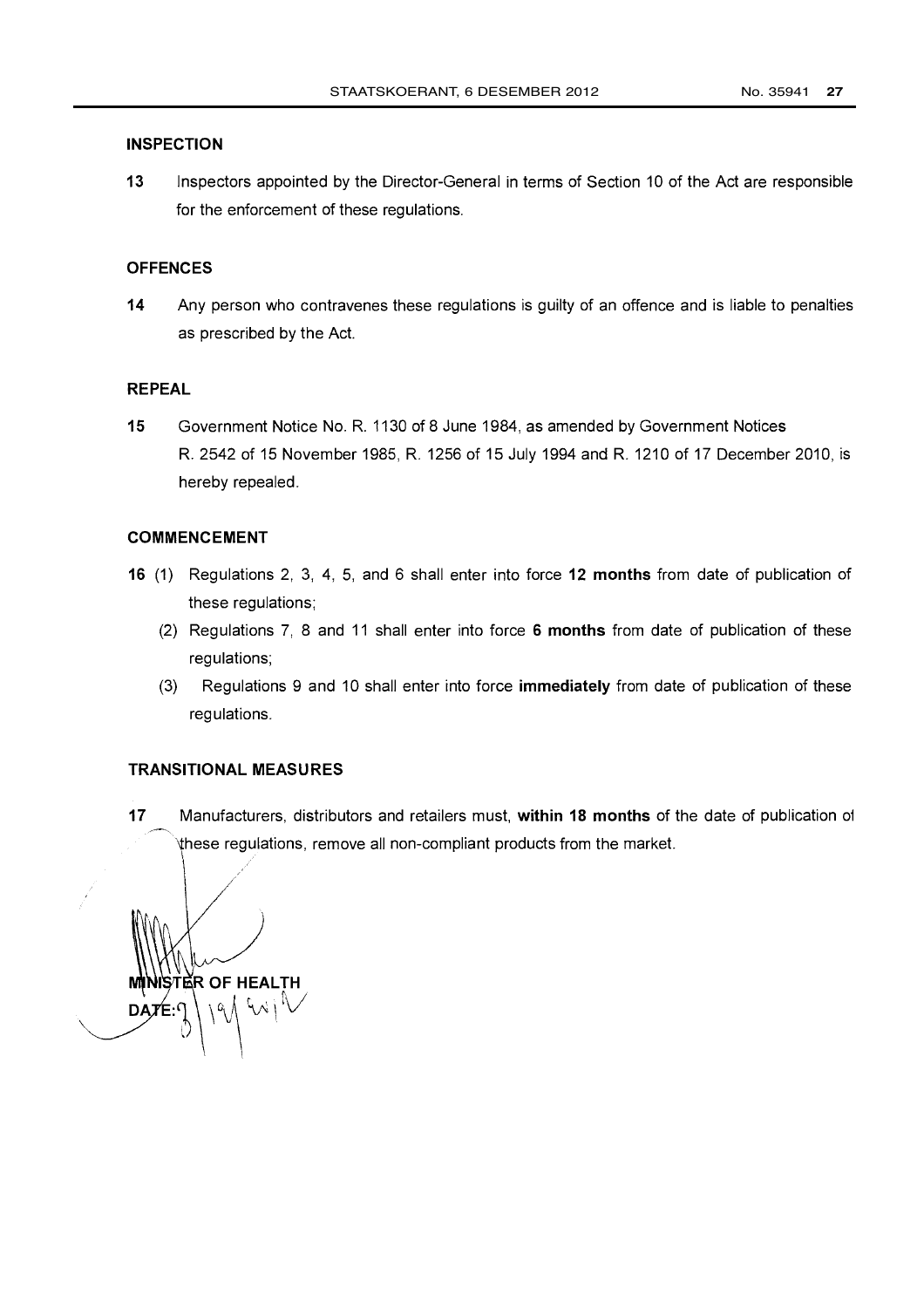#### ANNEXURE A

Minimum Mandatory Nutritional Information for infant formula, follow-up formula, or infant formula or follow-up formula for special dietary management for infants with specific medical conditions.

Typical nutritional information:

Quantified single serving size expressed in grams or millilitres, whatever is appropriate

|                                    | Per 100g powder Per | 100           | ml Per<br>100<br>kJ |
|------------------------------------|---------------------|---------------|---------------------|
|                                    | as sold             | reconstituted | ready to use        |
|                                    |                     | ready to use  |                     |
| Energy (kJ)                        |                     |               |                     |
| Total Protein (g)                  |                     |               |                     |
| Added<br>individual<br>amino*      |                     |               |                     |
| acids (mg)                         |                     |               |                     |
| Total Carbohydrate (g)             |                     |               |                     |
| of which lactose (g) and/or        |                     |               |                     |
| glucose (g)                        |                     |               |                     |
| Total fat (g)                      |                     |               |                     |
| Linoleic acid (mg)                 |                     |               |                     |
| Linolenic acid (mg)                |                     |               |                     |
| Docosahexaenoic acid*              |                     |               |                     |
| Eicosapentanoic acid*              |                     |               |                     |
| Arachidonic acid*                  |                     |               |                     |
| Total dietary fibre (g)            |                     |               |                     |
| Sodium (mg)                        |                     |               |                     |
| Vitamins in alphabetic order       |                     |               |                     |
| appropriate<br>(in<br>unit<br>of   |                     |               |                     |
| measurement)                       |                     |               |                     |
| Minerals and trace elements        |                     |               |                     |
| alphabetic<br>order<br>in<br>(in   |                     |               |                     |
| appropriate<br>unit<br>of          |                     |               |                     |
| measurement)                       |                     |               |                     |
| Nucleotides*                       |                     |               |                     |
| $L(+)$ lactic<br>acid<br>producing |                     |               |                     |
| bacteria*                          |                     |               |                     |

When applicable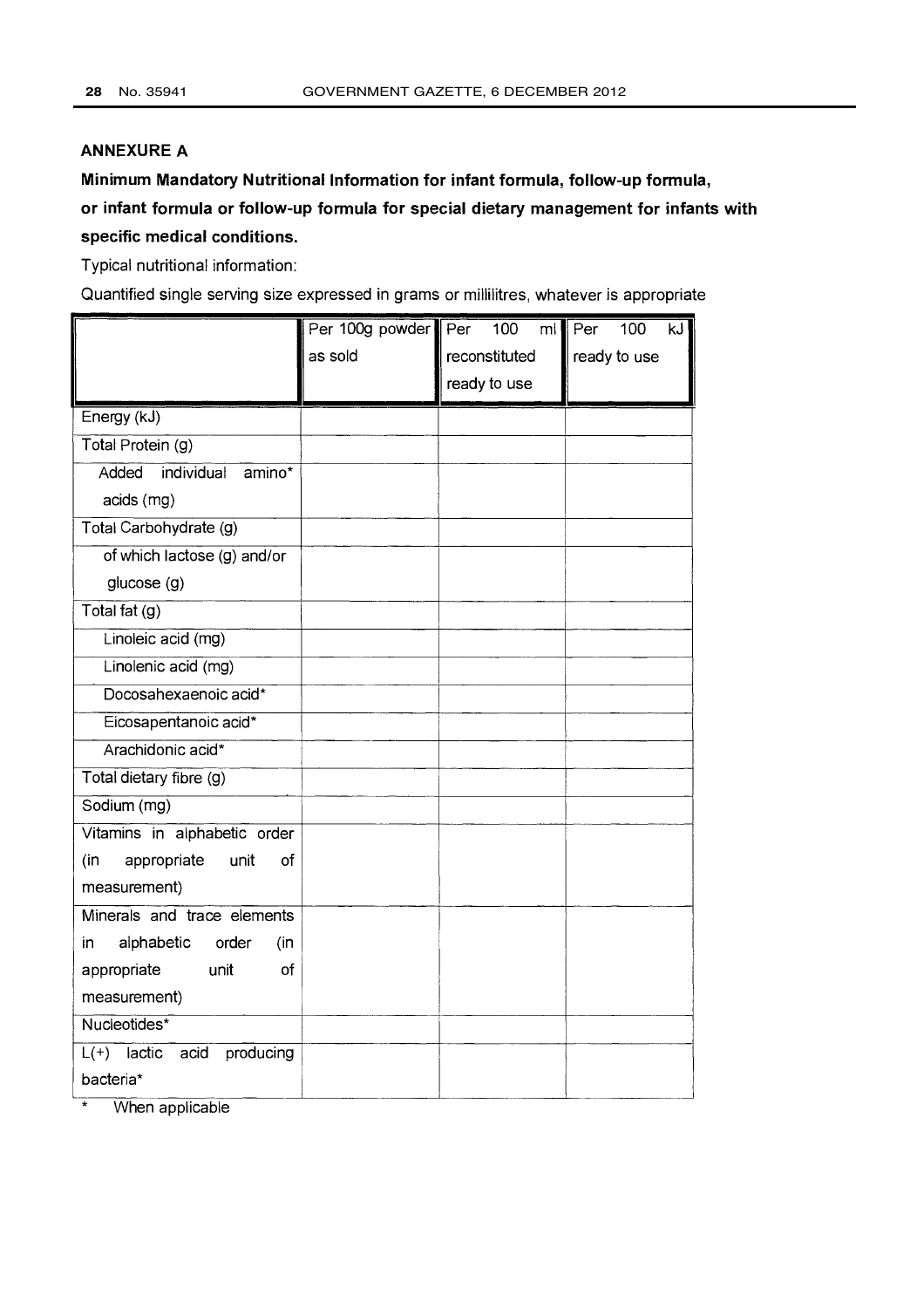### ANNEXURE B

#### Required Nutritional Information

# Format for minimum mandatory nutritional information for complementary foods and

## liquid milks, powdered milks, modified powdered milks, and powdered drinks

Typical nutritional information:

Quantified single serving size expressed in grams or millilitres, whatever is appropriate

|                                                      | Per 100g/ml                 | Per single serving     | Per % NRV serving |
|------------------------------------------------------|-----------------------------|------------------------|-------------------|
| Energy (kJ)                                          |                             |                        |                   |
| Protein (g)                                          |                             |                        |                   |
| Glycaemic Carbohydrate (g)                           |                             |                        |                   |
| or carbohydrate                                      |                             |                        |                   |
| of which total sugar (g)                             |                             |                        |                   |
| Total fat (g)                                        |                             |                        |                   |
| of which Saturated fat (g)                           |                             |                        |                   |
| $\star\star$                                         |                             |                        |                   |
| $**$                                                 |                             |                        |                   |
| $***$                                                |                             |                        |                   |
| $***$                                                |                             |                        |                   |
| Total dietary fibre <sup>#</sup> (g)                 |                             |                        |                   |
| Sodium (mg)                                          |                             |                        |                   |
| Vitamins in alphabetic order                         |                             |                        |                   |
| unit<br>(in)<br>appropriate<br>of                    |                             |                        |                   |
| measurement)                                         |                             |                        |                   |
| Minerals and trace elements                          |                             |                        |                   |
| alphabetic<br>order<br>in.<br>(in                    |                             |                        |                   |
| appropriate<br>unit<br>of                            |                             |                        |                   |
| measurement)                                         |                             |                        |                   |
| * Any other nutrient or food                         | Indicate in grams (g),      | Indicate in grams (g), |                   |
| component to be declared<br>in accordance with these | milligrams<br>$(mg)$ ,      | milligrams<br>$(mg)$ , |                   |
| Regulations.                                         | micrograms<br>(mcg/         | micrograms<br>(mcg/    |                   |
|                                                      | appropriate<br>$\mu$ g), or | µg), or appropriate    |                   |
|                                                      | unit of measurement         | unit of measurement    |                   |

\* NRV: Nutrient Reference Values for individuals from 6 months to 36 months (see Annexure C) expressed per single serving. (whatever is appropriate)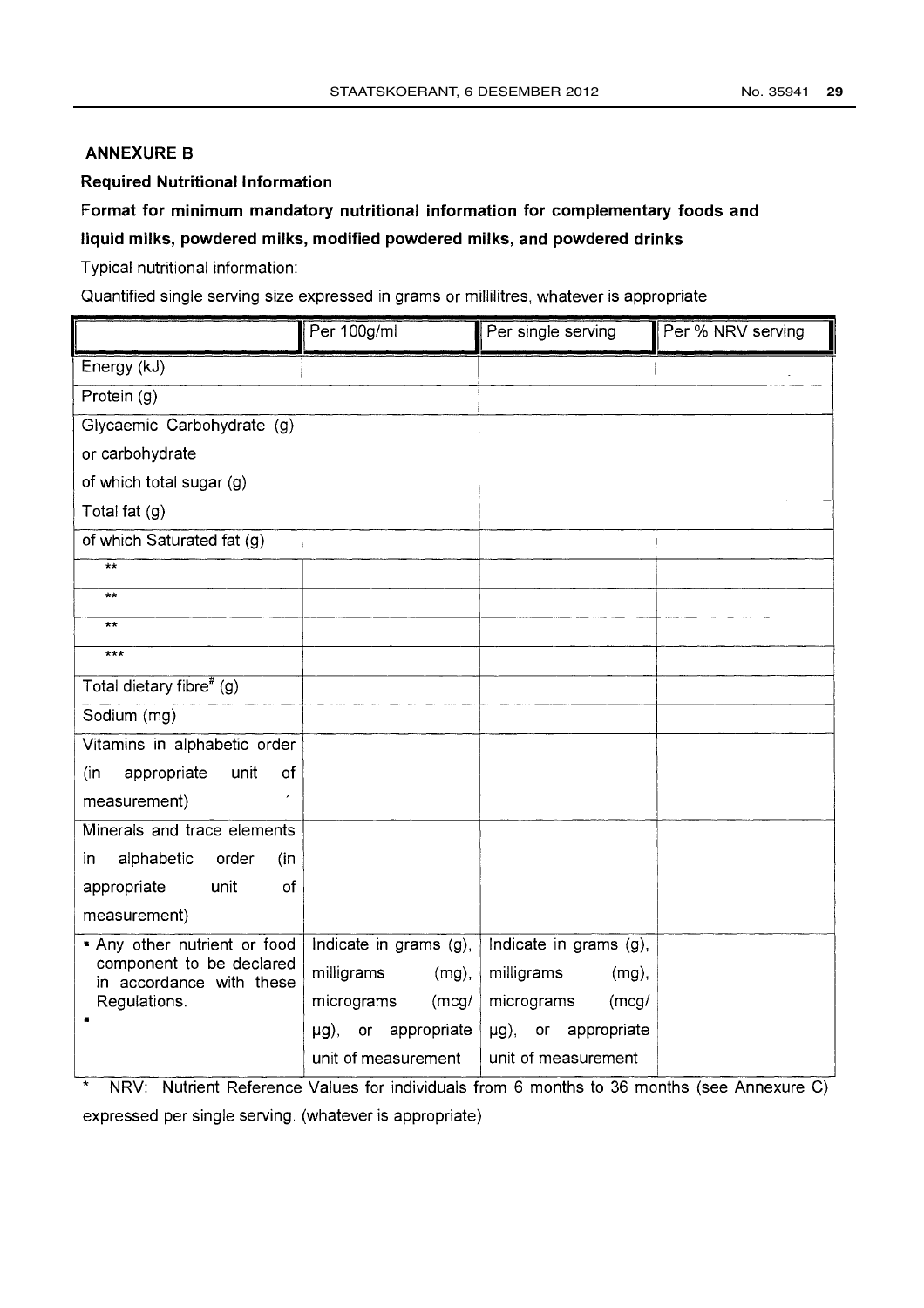\*\* place for a sub-group nutrient, such as mono-unsaturated fat, polyunsaturated fat, omega-3 fatty acids etc.

\*\*\* place to insert cholesterol where cholesterol information is provided.

# indicate method of analysis used to determine dietary fibre.

All nutritional information shall be given in respect of the foodstuff actually in the package or container.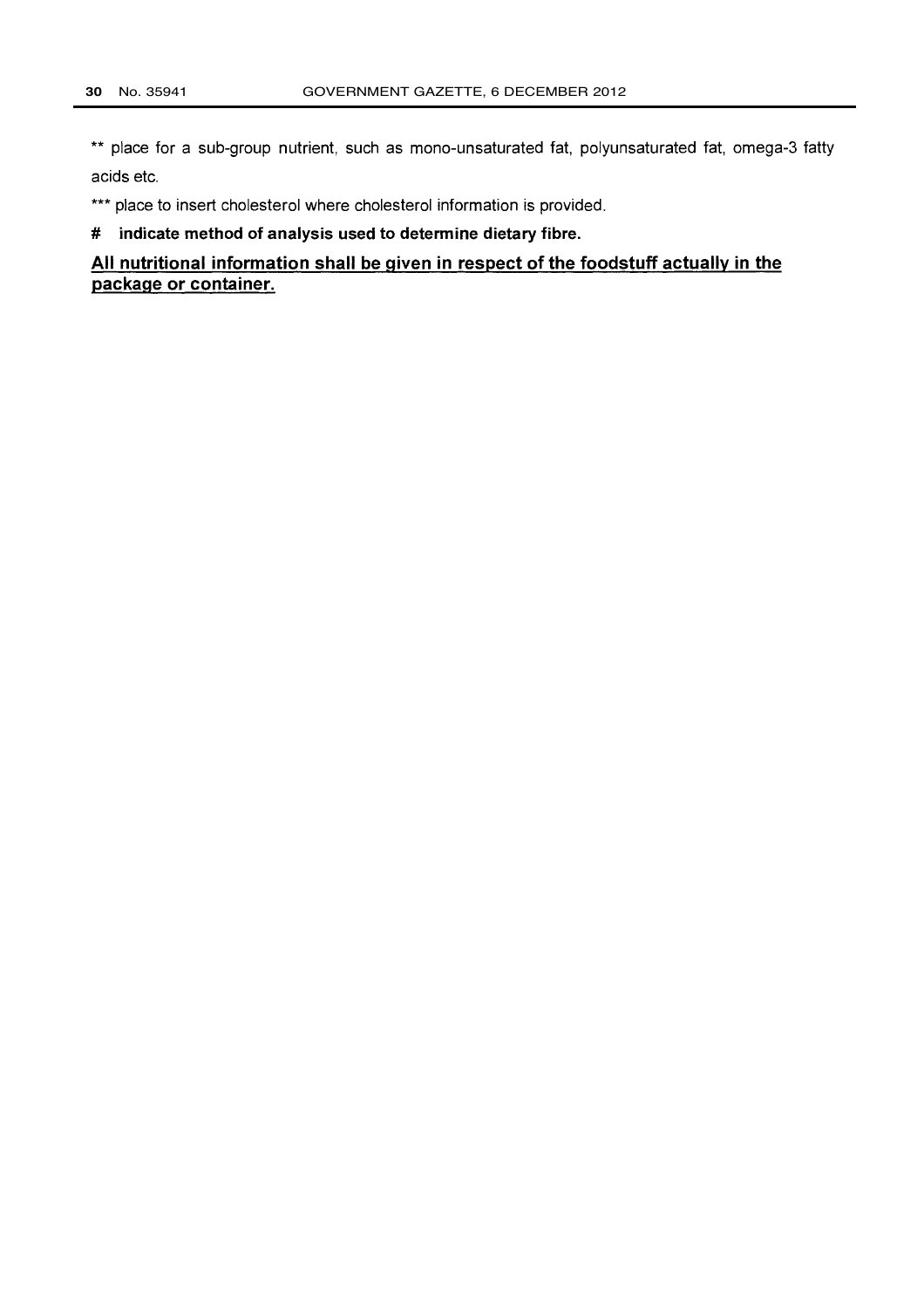### ANNEXURE C

Nutrient Reference Values for Infants and Youna Children

|                                 |                             | Infants             | Young children              |  |
|---------------------------------|-----------------------------|---------------------|-----------------------------|--|
|                                 |                             | 6months - 12 months | Individuals 13 months to 36 |  |
|                                 |                             |                     | months"                     |  |
| Energy                          | kJ                          | 440/kg body mass    | 5 600                       |  |
| Protein                         | G                           | 2,0/kg body mass    | 23                          |  |
| Vitamin A activity              |                             |                     |                             |  |
| (1) Vitamin A                   | IU                          | 1 3 3 0             | 1330                        |  |
| (2) Retinol equivalent          | $\mu$ g RE <sup>2</sup>     | 500                 | 300                         |  |
| Vitamin D                       | IU                          | 400                 | 400                         |  |
|                                 | μg                          | 5                   | 5                           |  |
| Vitamin E activity              | IU                          | 6                   | 7,5                         |  |
|                                 | mg $\alpha$ TE <sup>4</sup> | 5                   | 6                           |  |
| Ascorbic acid                   | mg                          | 50                  | 50                          |  |
| <b>Biotin</b>                   | μg                          | 50                  | 65                          |  |
| Folic acid                      | μg                          | 80                  | 150                         |  |
| Pantothenic acid                | mg                          | 1,8                 | 2,0                         |  |
| Nicotinic acid                  | mg                          | 4,0                 | 6,0                         |  |
| Riboflavin(Vitamin B2)          | mg                          | 0,4                 | 0,5                         |  |
| Thiamin (Vitamin B1)            | mg                          | 0,3                 | 0,5                         |  |
| Pyridoxine<br>(Vitamin<br>B6)   | mg                          | 0,3                 | 0, 5                        |  |
| Cyanocobalamin<br>(Vitamin B12) | μg                          | 0,5                 | 0,9                         |  |
| Vitamin K                       | μg                          | 2,5                 | 30                          |  |
| Calcium                         | mg                          | 270                 | 500                         |  |
| Phosphorus                      | mg                          | 275                 | 460                         |  |
| lodine                          | μg                          | 130                 | 90                          |  |
| Iron                            | mg                          | 11                  | 7,0                         |  |
| Magnesium                       | mg                          | 75                  | 80                          |  |
| Copper                          | mg                          | 1,0                 | 1,2                         |  |
| Zinc                            | mg                          | 3,0                 | 3,0                         |  |
| Potassium                       | mg                          | 1 2 7 5             | 1650                        |  |
| Sodium                          | mg                          | 750                 | 975                         |  |
| Chloride                        | mg                          | 1200                | 1500                        |  |
| Manganese                       | mg                          | 1,0                 | 1,5                         |  |
| Fluoride                        | mg                          | 0,5                 | 0,7                         |  |
| Chromium                        | mg                          | 5,5                 | 5,5                         |  |
| Selenium                        | μg                          | 20                  | 20                          |  |
| Molybdenum                      | mg                          | 0,08                | 0, 1                        |  |
| Choline                         |                             | 150                 | 200                         |  |